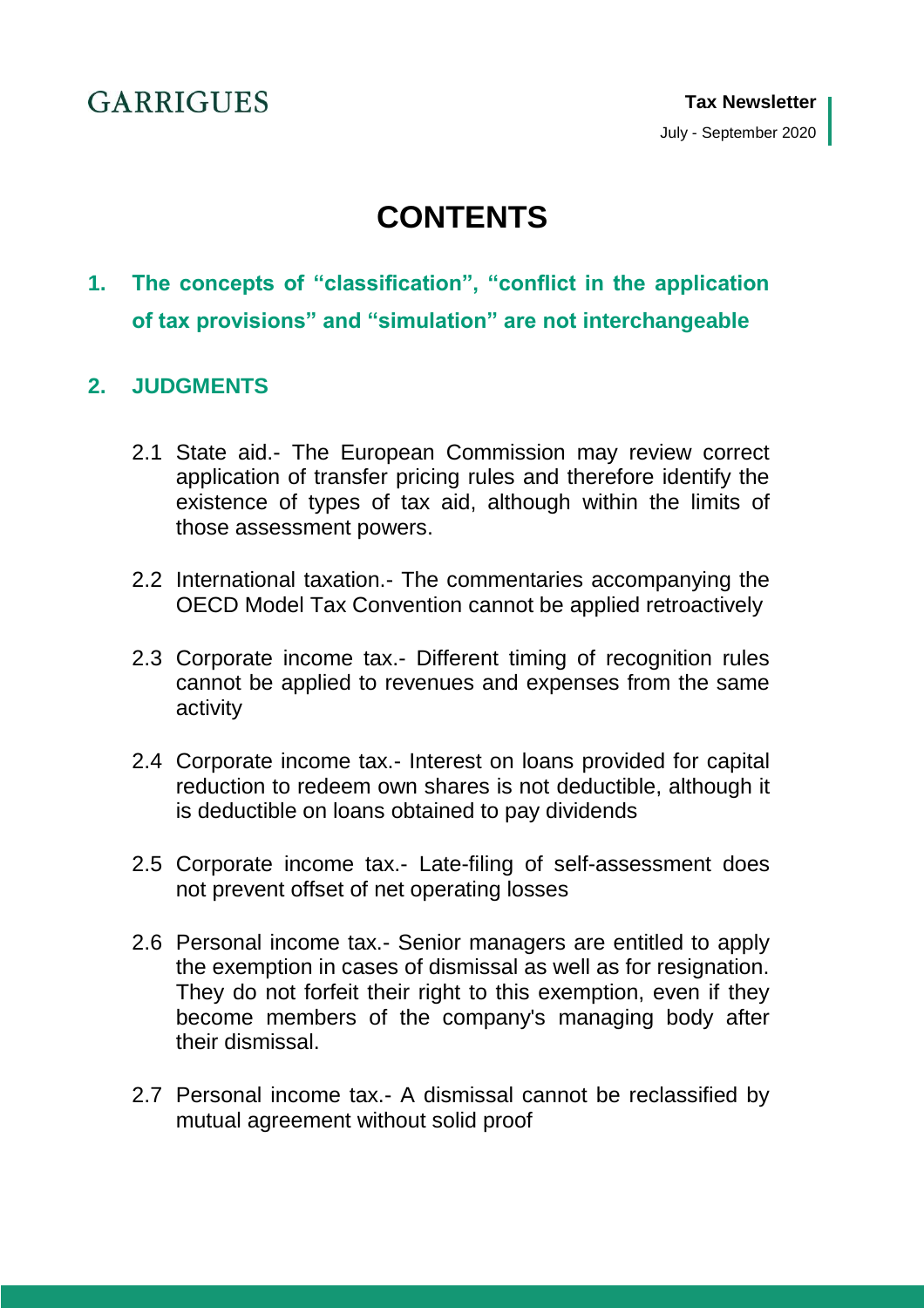- 2.8 Personal income tax.- [A taxpayer being taxed in the UK as a](#page-12-0)  [non-domiciled resident does not prevent the inbound](#page-12-0)  [expatriates regime applying when they return to Spain](#page-12-0)
- 2.9 [Inheritance and transfer and stamp tax.-](#page-13-0) The attribution to a [spouse of property under absolute ownership in respect of](#page-13-0)  [payment for a usufruct right in a testate succession implies](#page-13-0)  [an exchange subject to transfer and stamp tax \(Catalonia\)](#page-13-0)
- 2.10Inheritance and gift tax.- [The rectification of a return filed in](#page-13-1)  [voluntary period does not interrupt the statute of limitations if](#page-13-1)  [tax authorities fail to review that correction within time limit](#page-13-1)
- 2.11Inheritance and gift tax.- [Only income from directly held](#page-14-0)  [investments is taken into account for the purposes of the](#page-14-0)  [family business reduction](#page-14-0)
- 2.12Cadastral valuations.- [Taxes calculated by reference to value](#page-14-1)  [in the cadaster that the tax authorities have acknowledged to](#page-14-1)  [be incorrect must be refunded](#page-14-1)
- 2.13Real estate tax.- [Tax authorities must provide proper](#page-15-0)  [reasoning for separate tax rates](#page-15-0)
- [2.14Tax on construction, installation projects and works.-](#page-15-1) The [statute of limitations for the right to audit the taxable amount](#page-15-1)  [starts on physical completion of the work](#page-15-1)
- [2.15Expiry of the statute of limitations and](#page-15-2) *actio nata*.- Where an [incorrect revenue is found as a result of an adjustment made](#page-15-2)  [to another taxpayer, the right to apply for a refund arises](#page-15-2)  [when the taxpayer has notice of that adjustment](#page-15-2)
- 2.16Collection procedure.- [Denial by silence does not allow the](#page-16-0)  [tax authorities to initiate enforced collection proceedings](#page-16-0)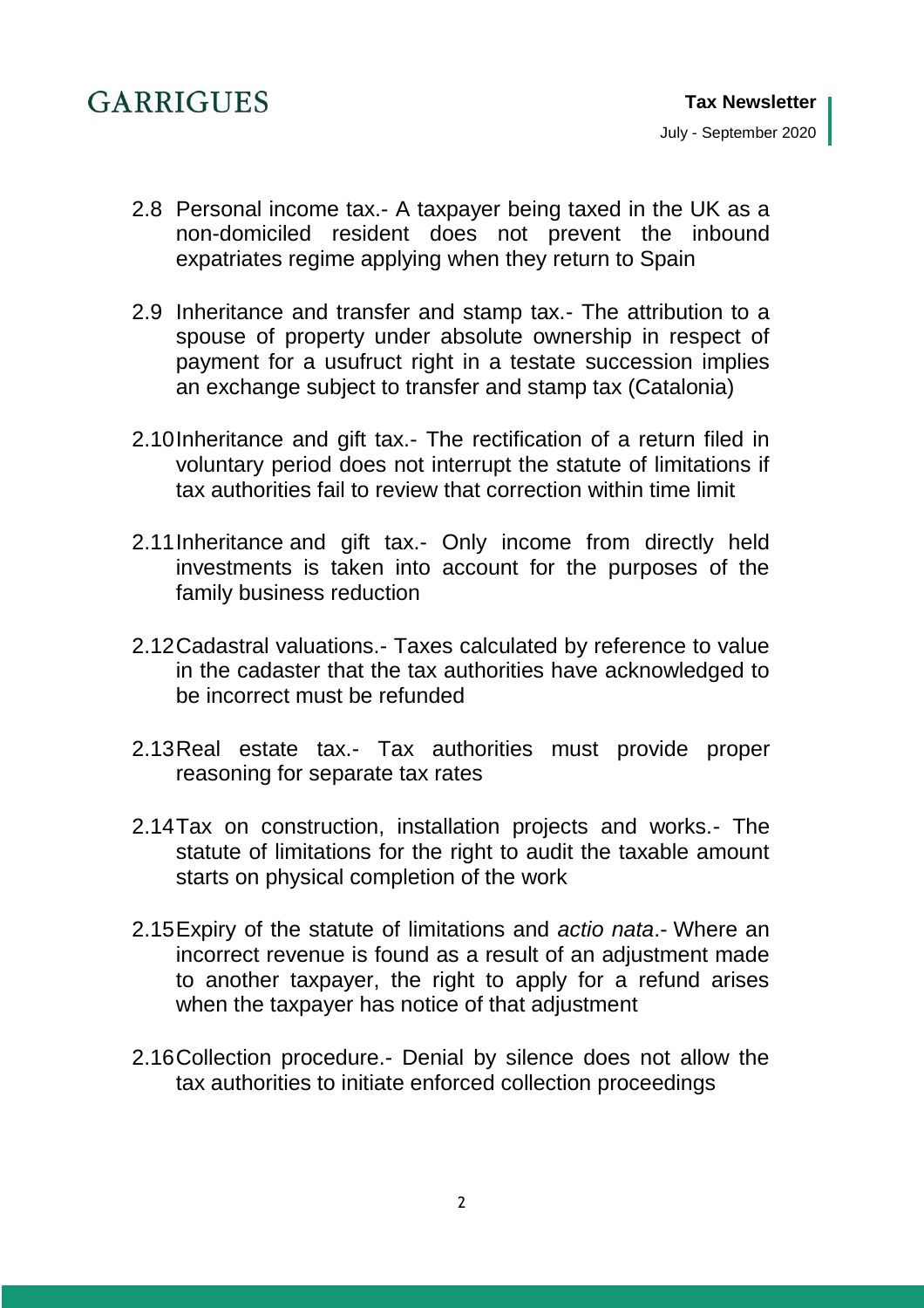- 2.17Shifting of liability.- [A "double shot" is allowed in decisions](#page-16-1)  [determining tax liability](#page-16-1)
- 2.18Audit procedure.- [If certain elements have been audited in a](#page-17-0)  [management procedure they cannot be audited again by the](#page-17-0)  [tax authorities in a later procedure](#page-17-0)
- 2.19Audit procedure.- [The tax activity program appearing in the](#page-17-1)  [specifications does not necessarily restrict the scope of audit](#page-17-1)  [and examination work](#page-17-1)
- 2.20Penalty procedure.- [A penalty procedure may be commenced](#page-17-2)  [before the assessment is issued](#page-17-2)
- 2.21Penalty procedure.- [The 25% reduction is allowed for](#page-18-0)  [penalties imposed to replace others that have been voided](#page-18-0)
- 2.22Penalty procedure.- [A penalty lapses if the infringer dies](#page-18-1)  [before it becomes final](#page-18-1)
- 2.23Review procedure.- [A final and consented assessment may](#page-18-2)  [be held null and void](#page-18-2)
- 2.24Enforcement procedure.- [It is not necessary to complete the](#page-19-0)  [administrative jurisdiction to apply for extension of the effects](#page-19-0)  [of a final judgment](#page-19-0)

## **3. [DECISIONS](#page-20-0)**

- 3.1 Corporate income tax [Directors' compensation that goes](#page-20-1)  [against corporate law does not qualify for deduction](#page-20-1)
- 3.2 Corporate income tax.- [Withholding tax made on unpaid](#page-20-2)  [rents cannot be deducted](#page-20-2)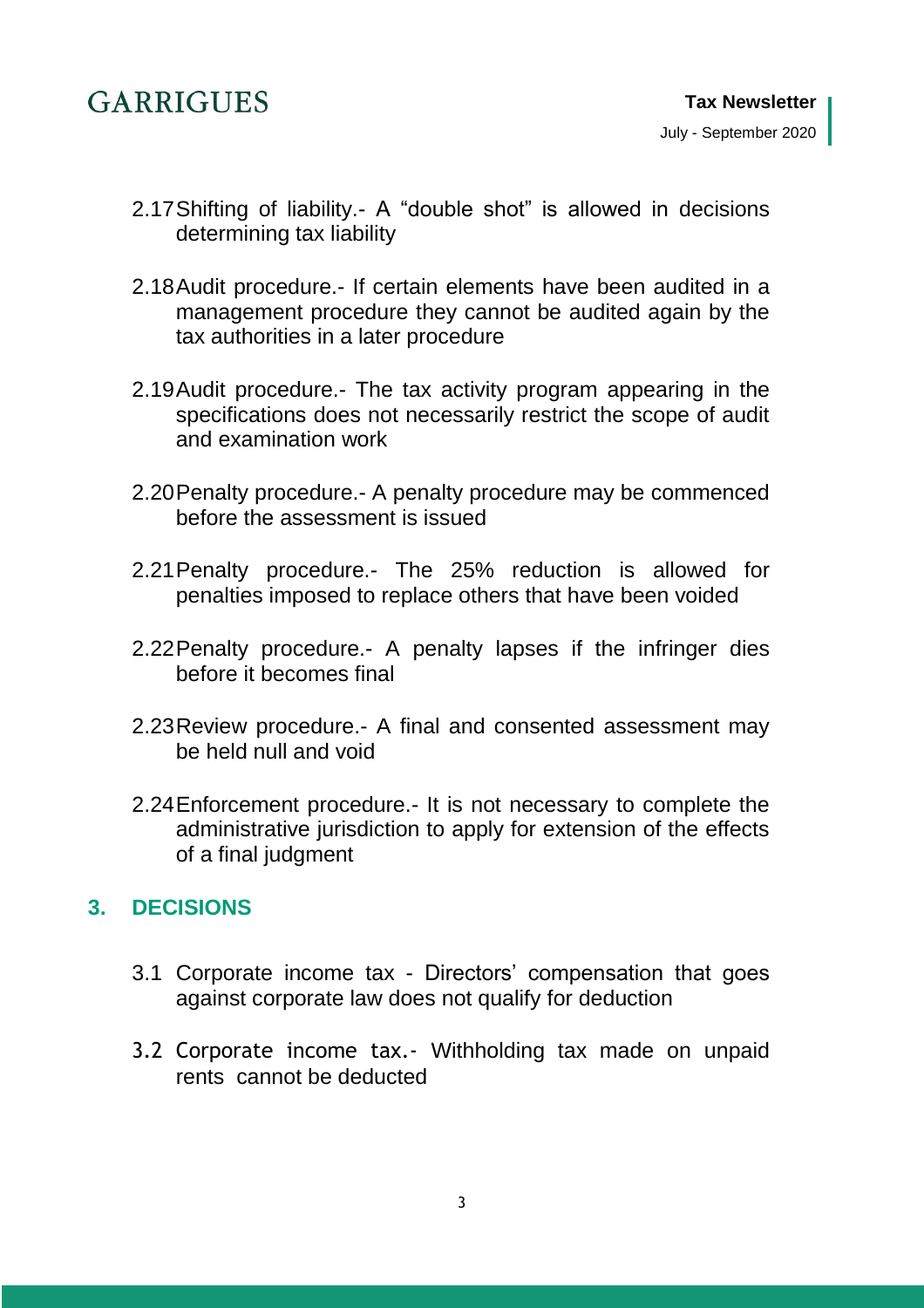- 3.3 Corporate Income Tax. [If a company declares itself](#page-20-3)  [bankrupt and is removed from the Companies Index,](#page-20-3) the [procedure must contain essential documents relative to the](#page-20-3)  [declaration of bankruptcy](#page-20-3)
- 3.4 Personal income tax.- [The penalty for failing to report](#page-21-0)  [residential rental income must be calculated by reference to](#page-21-0)  [the reduction applicable to that rent](#page-21-0)
- 3.5 Value added tax.- [If amounts of VAT for offset were](#page-21-1)  [generated in a year held statute-barred, their offset cannot be](#page-21-1)  [denied in a later year](#page-21-1)
- 3.6 Value added tax.- [Revenues obtained by purchasing](#page-22-0)  [derivative hedging instruments are not added to denominator](#page-22-0)  [for deductible proportion](#page-22-0)
- 3.7 Value added tax.- [Taxable amount cannot be changed if](#page-22-1)  [collection of the debt has been requested in a mailed](#page-22-1)  [document certified by a notary](#page-22-1)
- 3.8 Penalty procedure.- [Penalties for not paying a personal](#page-23-0)  [income tax debt must be calculated by taking into account the](#page-23-0)  [withholding tax sought from the payer](#page-23-0)

## **4. [RESOLUTIONS](#page-24-0)**

- 4.1 Corporate income tax.- [Costs incurred in the buying and](#page-24-1)  [selling of properties as a business have to be reported when](#page-24-1)  [they occur, even if the revenues occur in later years](#page-24-1)
- 4.2 Corporate income tax.- [Preparatory activities for a real estate](#page-24-2)  [development activity are not treated as an economic activity](#page-24-2)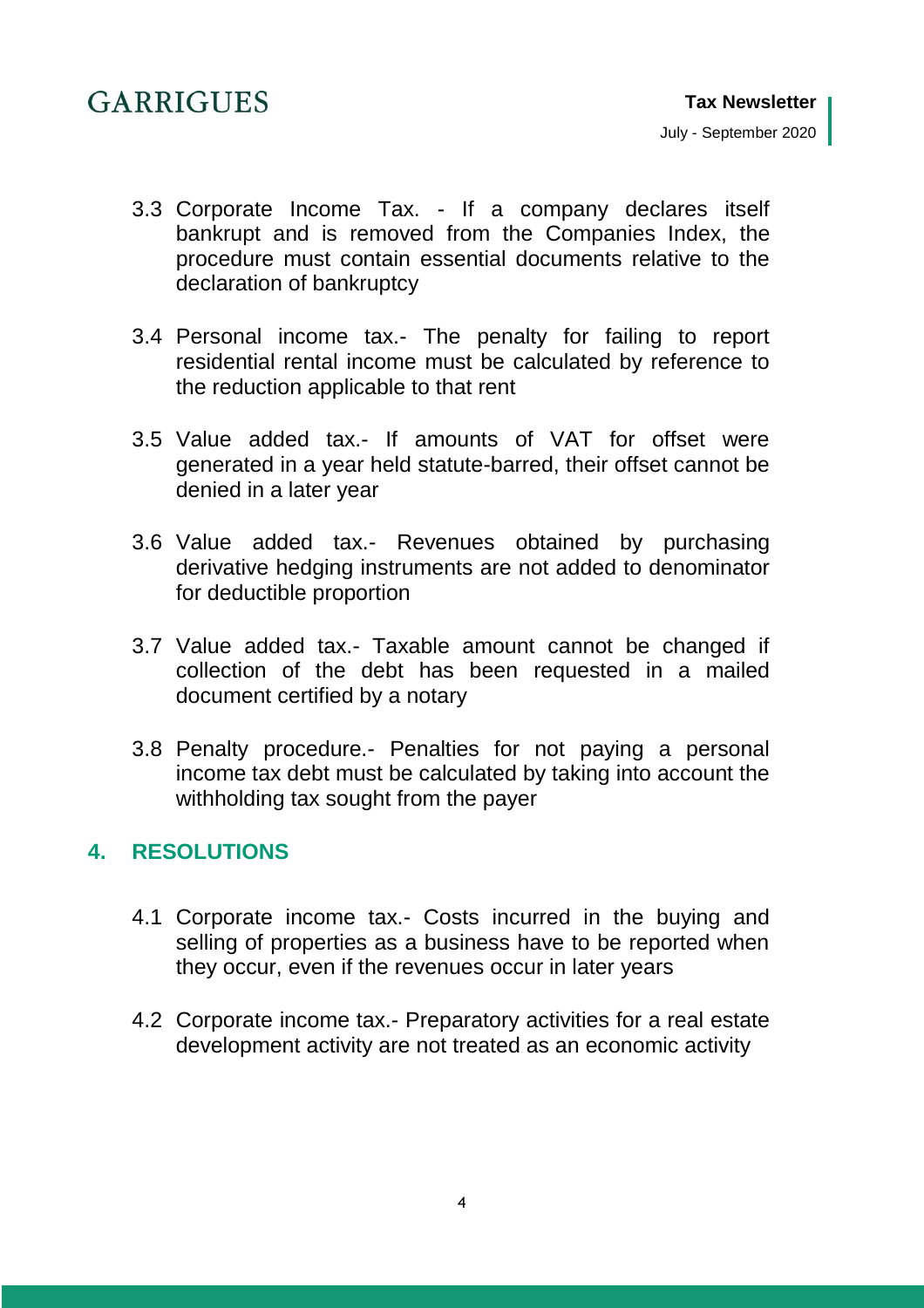- 4.3 Corporate income tax.- [A company created outside Spain](#page-25-0)  [whose only shareholder and director is resident in Spain may](#page-25-0)  [be treated as tax resident in Spain](#page-25-0)
- 4.4 Corporate income tax.- [There is no obligation to withhold tax](#page-25-1)  [on a capital increase out of reserves or additional paid-in](#page-25-1)  [capital](#page-25-1)
- 4.5 Corporate income tax.- [The special property leasing regime](#page-26-0)  [cannot be applied for properties leased to commercial](#page-26-0)  [companies](#page-26-0)
- 4.6 Corporate income tax.- [A real estate tax expense charged by](#page-26-1)  the [lessor under a finance lease is not affected by the limit on](#page-26-1)  [deduction of finance costs](#page-26-1)
- 4.7 [Corporate income tax and nonresident income tax.-](#page-27-0) Traveling [and accommodation costs of a nonresident director are not](#page-27-0)  [subject to withholding tax and are deductible under the](#page-27-0)  [standard rules](#page-27-0)
- 4.8 Corporate income tax.- [Nonmonetary contributions of](#page-27-1)  [ownership interests in joint-property entities may benefit from](#page-27-1)  [the neutrality regime](#page-27-1)
- 4.9 [Corporate income tax.- Residential properties that can be](#page-28-0)  [used under a usufruct right or lease are not eligible for the](#page-28-0)  [special property leasing regime](#page-28-0)
- 4.10Personal income tax.- [The number of days spent in Spain](#page-28-1)  [during the state of emergency counts for the purpose of the](#page-28-1)  [183 day limit determining tax residence](#page-28-1)
- 4.11Personal income tax.- [The amounts received by a director](#page-28-2)  [from a legal expenses policy taken out by the company are](#page-28-2)  [taxable as a capital gain](#page-28-2)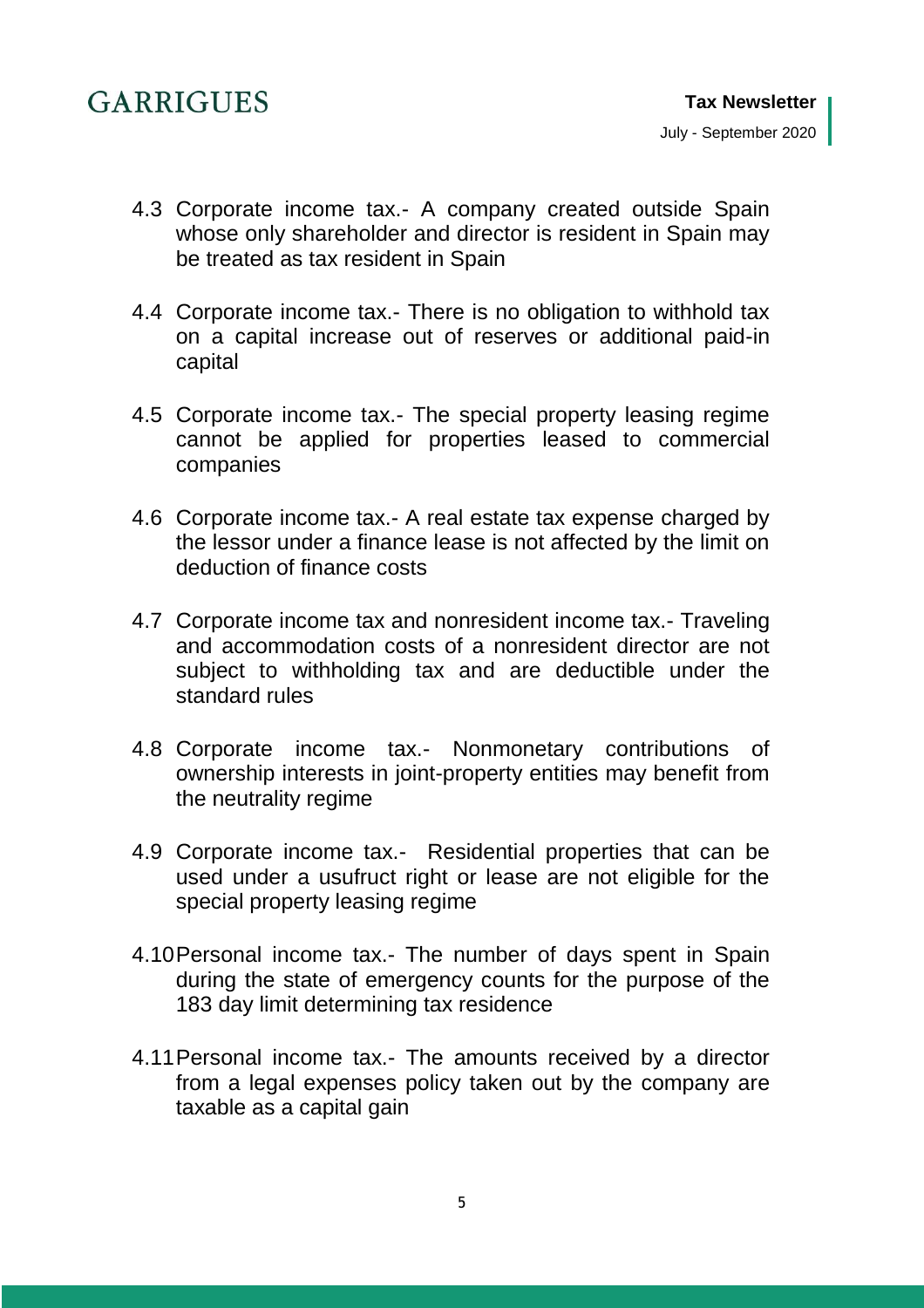- 4.12Personal income tax.- [The existence of a short period of](#page-29-0)  [unemployment does not prevent the ability to apply the](#page-29-0)  [inbound expatriates regime](#page-29-0)
- 4.13Nonresident income tax.- [A French entity owning a property](#page-29-1)  [in Spain used by its partners is taxable in Spain](#page-29-1)
- 4.14Municipal capital gain.- [Irrevocable gifts with effects that are](#page-30-0)  [postponed until the giver's death may benefit from the](#page-30-0)  [reductions allowed for inheritance](#page-30-0)

## **5. [LEGISLATION](#page-30-1)**

- 5.1 [Zero rated VAT and IGIC has been extended until October](#page-30-2)  [31, 2020 for domestic supplies, imports and intra-Community](#page-30-2)  [acquisitions of certain healthcare materials, other tax](#page-30-2)  [measures were adopted and these measures were later](#page-30-2)  [repealed](#page-30-2)
- 5.2 [Amendments introduced to the collection management](#page-31-0)  [cooperation service provided by credit institutions](#page-31-0)
- 5.3 [Economic reactivation measures are approved in the fields of](#page-31-1)  [transport and housing to confront the impact of COVID-19](#page-31-1)
- 5.4 [Stamp tax relief introduced for moratoriums on mortgage](#page-32-0)  [payments for buildings used for tourism activities](#page-32-0)
- 5.5 [The Protocol amending the tax treaty signed by Spain and](#page-32-1)  [India has been approved](#page-32-1)
- 5.6 [Phone helpline launched using the cl@ve PIN system for](#page-33-0)  [carrying out certain formalities and steps with AEAT](#page-33-0)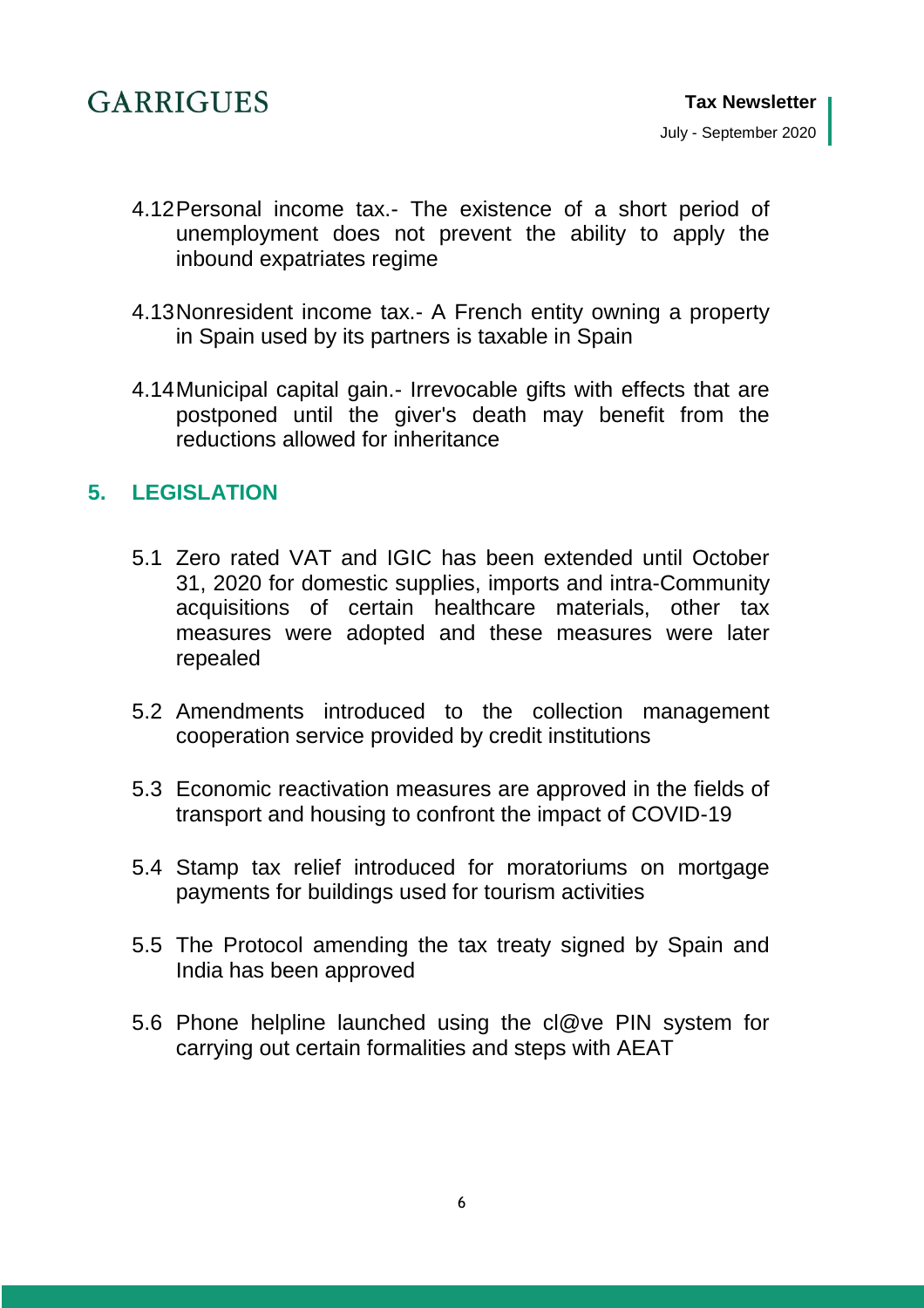5.7 [Publication of the annual equivalent rate for third calendar](#page-33-1)  [quarter of 2020, for the purpose of characterizing certain](#page-33-1)  [financial assets for tax purposes](#page-33-1)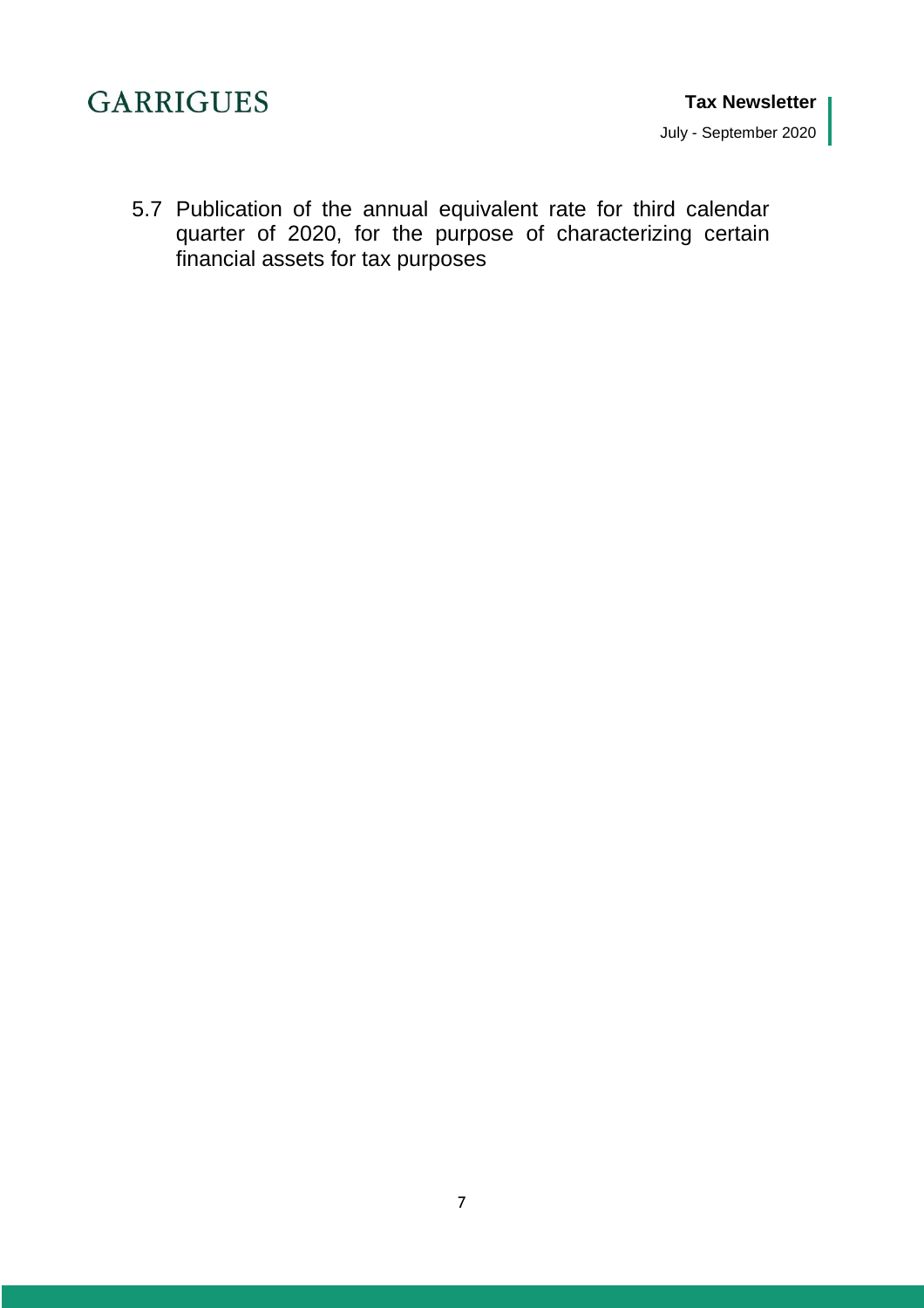

## <span id="page-7-0"></span>**1. The concepts of "classification", "conflict in the application of tax provisions" and "simulation" are not interchangeable**

#### **Supreme Court concludes that all these concepts must be used for their intended purposes when they were created, observing the procedures specifically defined for each.**

Article 13 of the General Taxation Law or LGT ("classification") states that tax obligations must be sought by reference to the legal nature of the facts, actions or transactions that have taken place, regardless of the form or name that taxpayers have given to them and without regard to any defects affecting their validity. Article 15 and article 16 of the same law define the specific concepts of "conflict in the application of tax provisions" and "simulation", respectively. The procedures for finding the existence of conflict and simulation also show significant differences.

In a judgment delivered on July 2, 2020 (appeal 1429/2018), the Supreme Court ruled on the concepts defined in those articles and concluded that they are not interchangeable.

In the case at the heart of the judgment, the auditors had concluded, under the rules on classification (article 13), that the activities carried out by a company and by three individuals (who had been registered under the same caption for the tax on economic activities as the company, billed the company, and used the objective assessment method on their personal income returns) qualified as a single activity that was really only carried out by the company. At that company, according to the auditors, the individuals' activities were simply those of employees, even though they acted under the appearance of being self-employed. The adjustment made to the company's corporate income tax and VAT involved attributing to the company all the revenues of the individuals and all the VAT incurred on activities; and treating the sums received by the individuals as income from personal work for these purposes. A penalty was also imposed on the company.

The judgment is interesting because it contains a very detailed analysis of the three concepts and their scope of application. It notably makes the following affirmations:

- a) **Classification** is aimed at determining the legal nature of the taxable event that actually took place, regardless of the form given to it by the parties. **Conflict in the application of tax provisions** requires an instance of avoiding the occurrence of a taxable event including through artificial transactions, wherever the legal or economic results (other than the amount of tax saved) are not significant. And, lastly, in **simulation**, the taxable event on which tax is charged must be that actually carried out by the parties. The tax authorities must state the existence of such simulation in the assessment decision, and may impose penalties.
- b) **Case law makes a distinction between simulation and conflict in the application of tax provisions**: in conflict in the application of tax provisions (as opposed to simulation), a real transaction is performed; it is not a case of concealing one type of action behind the appearance of another, but instead of finding protection for an action in a provision that is not rightly the one that should be applied.
- c) To **apply these concepts** it first needs to be determined whether it is required to correct the **classification** given by the taxpayers to the actions or transactions that have taken place. Only if transaction's name reflects its legal nature can it be analyzed whether there is **simulation** (article 16); and the anti-avoidance catch-all clause (article 15 LGT - **conflict in**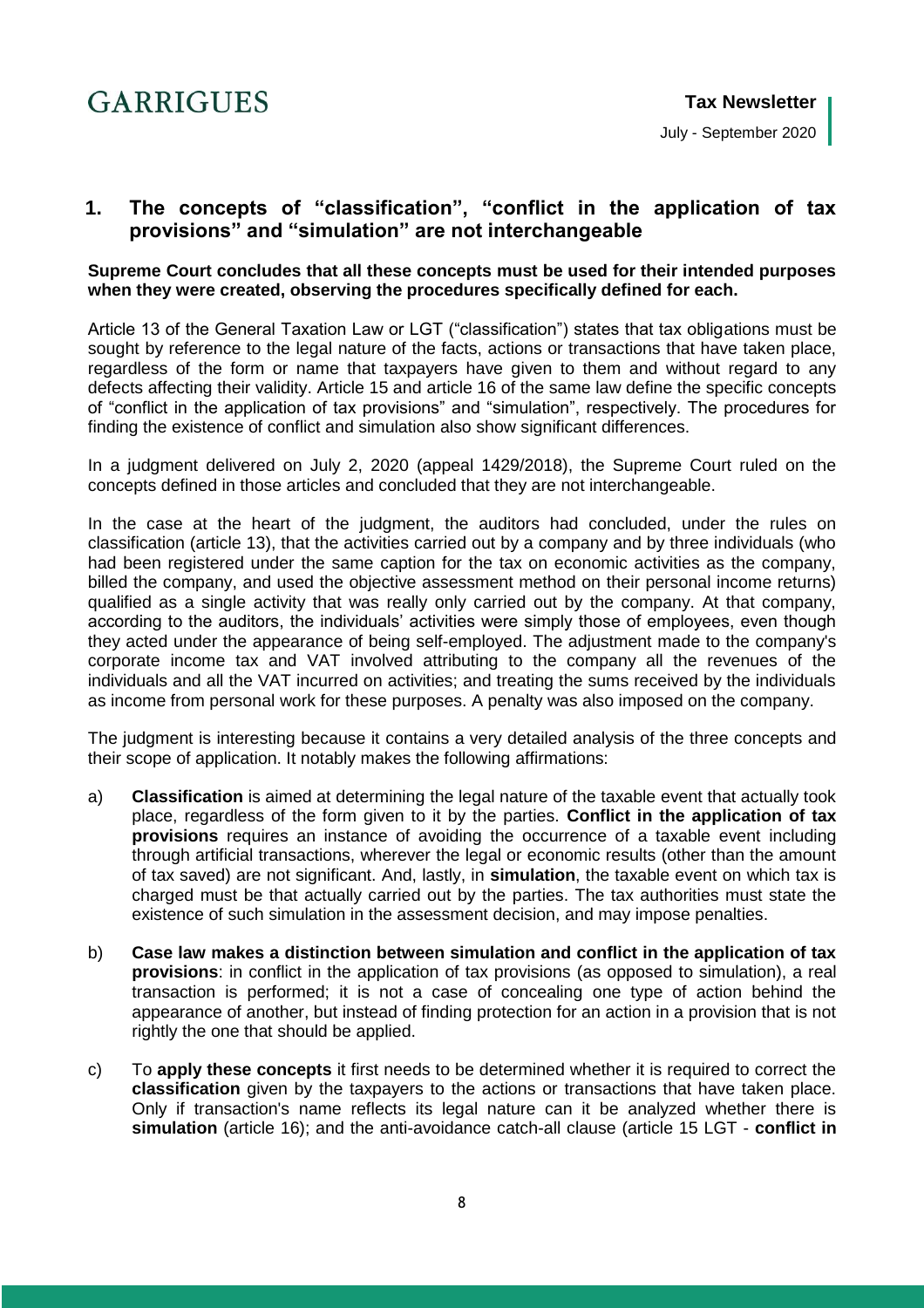

July - September 2020

**the application of tax provisions** -) applies only in relation to correctly classified actions or transactions that are not considered to be simulated.

d) Therefore, **it cannot be sought to obtain in relation to classification alone the consequences associated with conflict in the application of provisions or simulation**. On this subject, the judgment states that "the concepts were not created by the lawmakers on a whim and (…) have not been made available to public servants to be used freely or at their discretion (…). They are not, in other words, interchangeable".

The court concluded from those arguments that it is not possible, on the basis of article 13 LGT (classification), for the auditors to ignore the activities reported by individuals, attribute their income and input VAT to a company that carried out the same activity; or reclassify the sums received by the individuals as income from personal work. As a result, it rendered void the assessments and the imposed penalties.

## <span id="page-8-0"></span>**2. JUDGMENTS**

<span id="page-8-1"></span>**2.1 State aid.- The European Commission may review correct application of transfer pricing rules and therefore identify the existence of types of tax aid, although within the limits of those assessment powers.**

**General Court of the European Union. [Judgment of July 15, 2020.](http://curia.europa.eu/juris/liste.jsf?num=T-778/16&language=es) Cases T-778/16 and T-892/16**

As we discussed in our **[Alert dated July 16, 2019](https://www.garrigues.com/en_GB/new/apple-case-general-court-european-union-limits-control-over-state-aid)**, the General Court of the European Union supports the Commission using the prohibition on granting State aid to combat certain tax planning arrangements. In particular, it sees it as a valid tool for this task of reviewing correct application by taxpayers of the arm´s length principle (explicitly or implicitly recognized in their laws). The GCEU also acknowledges that the application of those rules is complex and subject to different though equally valid interpretations, so the Commission must be extremely diligent in providing evidence of the unlawfulness of the measure.

## <span id="page-8-2"></span>**2.2 International taxation.- The commentaries accompanying the OECD Model Tax Convention cannot be applied retroactively**

#### **National Appellate Court. [Judgment of March 13, 2020](http://www.poderjudicial.es/search/AN/openDocument/4a1034d10ecd6d44/20200618)**

The National Appellate Court concluded that it is not correct to interpret a tax treaty in light of an edition of the OECD Model Convention and the commentaries explaining it, which was issued later than the audited years. The interpretation of tax treaties must be evolving and dynamic, but a distinction is needed "between commentaries that simply seek to clarify interpretation issues, and those entailing a major change".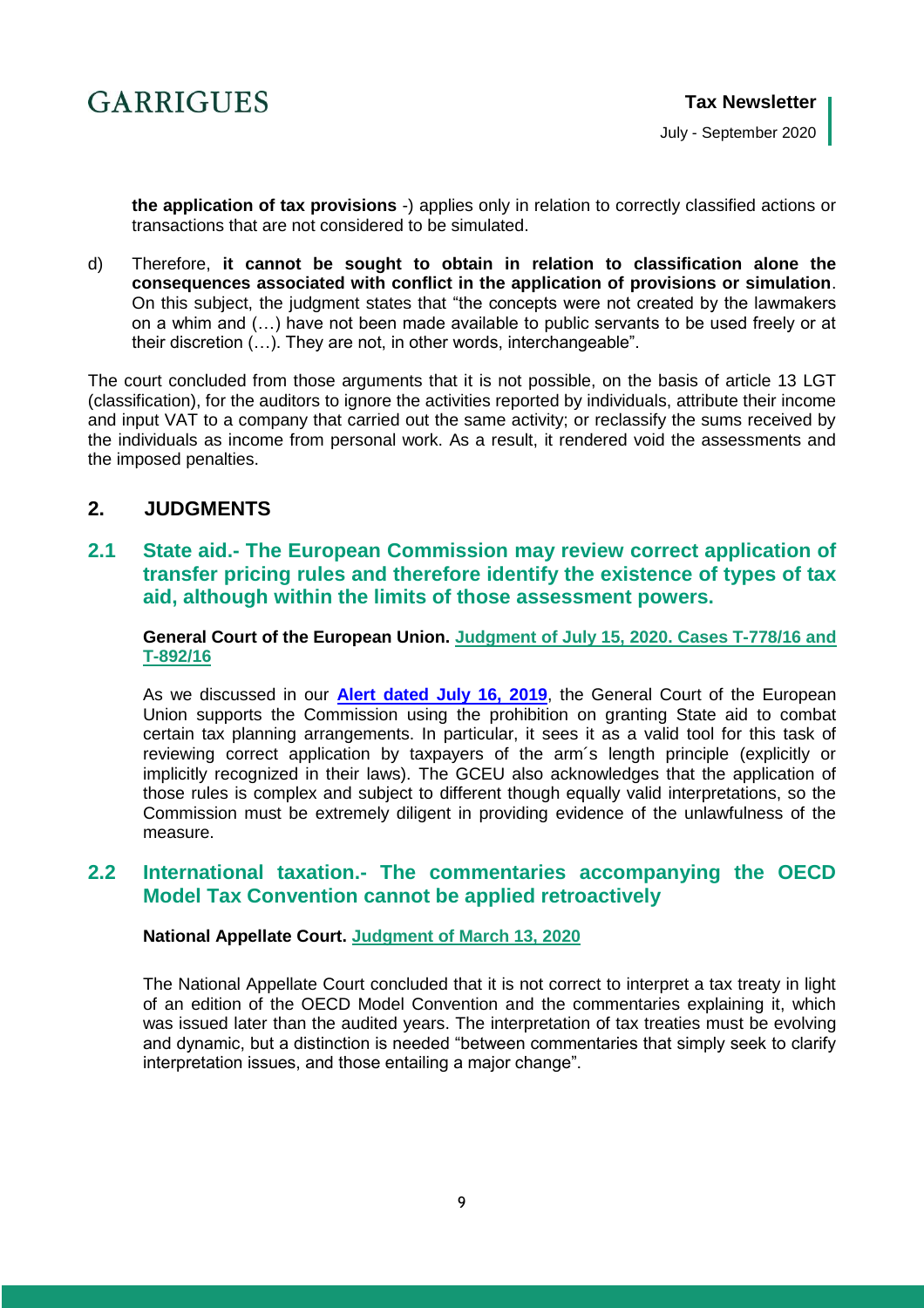

In short, dynamic interpretation has an uncrossable boundary: it is not possible to apply the commentaries to the model convention retroactively where those commentaries are substantively different from those that were in force in the audited years.

This ruling by the National Appellate Court is in line with the view adopted by the Supreme Court on March 3, 2020, which is discussed in our alert dated June 2, 2020 **[\(view here\)](https://www.garrigues.com/en_GB/new/spanish-supreme-court-tax-treaties-cannot-be-interpreted-later-model-conventions-and-their).**

## <span id="page-9-0"></span>**2.3 Corporate income tax.- Different timing of recognition rules cannot be applied to revenues and expenses from the same activity**

#### **Supreme Court. [Judgment of June 17, 2020](http://www.poderjudicial.es/search/AN/openDocument/592f4dc7b67d6045/20200629)**

The standard timing of recognition rule for revenues and expenses for corporate income tax purposes is based on the accrual method of accounting. Where revenues and expenses are recognized for accounting purposes in a different year from when they occur, (i) if in the accounts a revenue is recorded later or an expense is recorded earlier than the year in which they occurred, they must be reported for tax purposes in the period they occurred; and (ii) if an item of revenue is recorded earlier or an expense later, they must be reported for tax purposes in the period in which they are recorded in the accounts, unless this gives rise to less tax than would have been due by applying the rules for the accrual method.

In the case considered in this judgment, the taxpayer had recorded the revenues obtained from its real estate development activity in its accounts before they occurred; but had recognized expenses under the accrual method. According to rule (ii) above, the auditors concluded that both revenues and expenses had to be recognized for corporate income tax purposes in line with how they were recorded in the accounts, even if that meant revenues would be taxed before they occurred, and costs, when they occurred.

The Supreme Court concluded that, where the taxpayer only recognizes revenues wrongly (by doing so in a period before they occurred), the principle of following the accounting treatment cannot be accepted in relation to those revenues, while retaining the accrual method in relation to expenses. Acting in this way distorts the result to benefit the public purse and harms the ability-to-pay principle and the principle of objectivity that must prevail in all the tax authorities' actions.

### <span id="page-9-1"></span>**2.4 Corporate income tax.- Interest on loans provided for capital reduction to redeem own shares is not deductible, although it is deductible on loans obtained to pay dividends**

#### **National Appellate Court. [Judgment of March 13, 2020](http://www.poderjudicial.es/search/AN/openDocument/452c8a7770979519/20200623)**

The National Appellate Court concluded in this judgment that finance costs in respect of a loan provided to repurchase own shares is not deductible because they are not associated with the company's revenues. Whereas interest on loans to pay dividends is deductible, because in this case the cost is associated with revenues.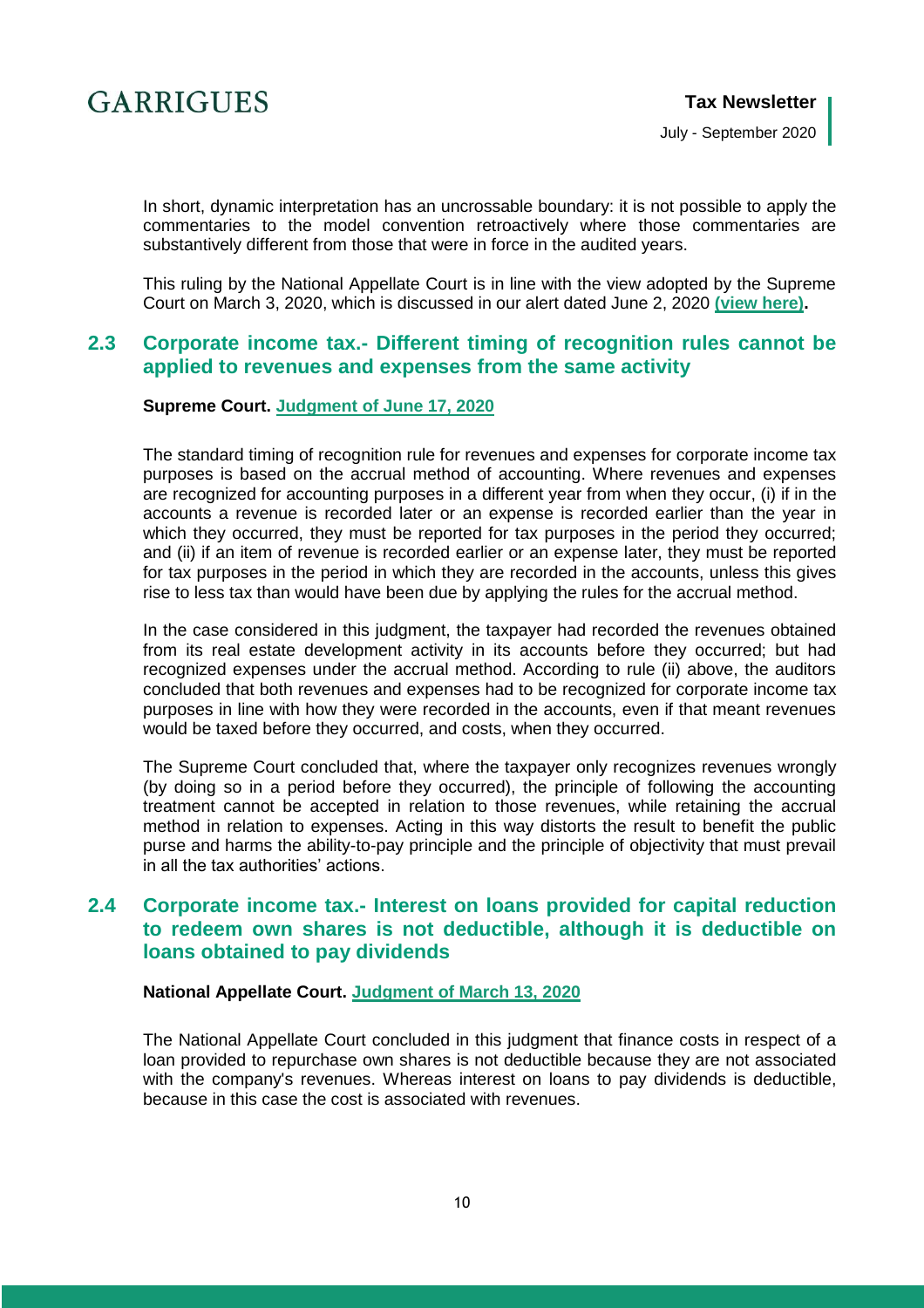July - September 2020

## <span id="page-10-0"></span>**2.5 Corporate income tax.- Late-filing of self-assessment does not prevent offset of net operating losses**

**Cantabria High Court and Valencia High Court. [Judgments of May 11, 2020](http://www.poderjudicial.es/search/AN/openDocument/14807c6c4ab00117/20200804) and [May](http://www.poderjudicial.es/search/AN/openDocument/743c09868fe9ab2c/20200825)  [25, 2020](http://www.poderjudicial.es/search/AN/openDocument/743c09868fe9ab2c/20200825)**

A company filed its corporate income tax return after the time limit. In that return it offset net operating losses carried forward from prior years. According to the auditors, the offset of net operating loses is an election that must be made in the voluntary period.

The Cantabria and Valencia high courts held in these judgments that the spontaneous late filing of a return already has the penalty consequences laid down in tax law, which do not include being prevented from offsetting net operating loss carryforwards, so their offset cannot be disallowed.

## <span id="page-10-1"></span>**2.6 Personal income tax.- Senior managers are entitled to apply the exemption in cases of dismissal as well as for resignation. They do not forfeit their right to this exemption, even if they become members of the company's managing body after their dismissal.**

**Valencia High Court, in a judgment delivered on June 30, 2020. [Supreme Court, in a](http://www.poderjudicial.es/search/AN/openDocument/c7451ca773428203/20200810)  [judgment delivered on July 23, 2020](http://www.poderjudicial.es/search/AN/openDocument/c7451ca773428203/20200810)**

The senior management royal decree states that senior managers are entitled to severance equal to twenty days' pay per year capped at twelve monthly payments where their employment contract is terminated following unjustified dismissal (seven days' pay per year capped at six monthly payments where termination is by unilateral decision of the employer). An agreement to the contrary is allowed in both cases, however.

The Supreme Court (Labor Chamber) in a judgment delivered on April 22, 2014 (appeal 1197/2013) held that it was not logical for the lawmakers to allow agreements that exclude any severance payments. On the basis of this principle the National Appellate Court (Judicial Review Chamber), in a judgment rendered on March 8, 2017 (appeal 242/2015), concluded in a case of termination by unilateral decision of the employer that the severance payment equal to seven days per year capped at six monthly payments amounted to a mandatory lower limit exempt from personal income tax. Later, in judgments delivered on November 5, 2019 (cassation appeal 2727/2017), July 23, 2020 (cassation appeal 910/2019), and September 4, 2020 (cassation appeal 3278/2019), the Supreme Court confirmed the National Appellate Court's view.

Although in these judgments the Supreme Court refers to cases involving a unilateral decision, the view explained in them is transferable to cases involving unjustified dismissal, in light of the reasoning provided by the court. The same conclusion was reached again recently by Valencia High Court in a decision delivered on June 30, 2020, although referring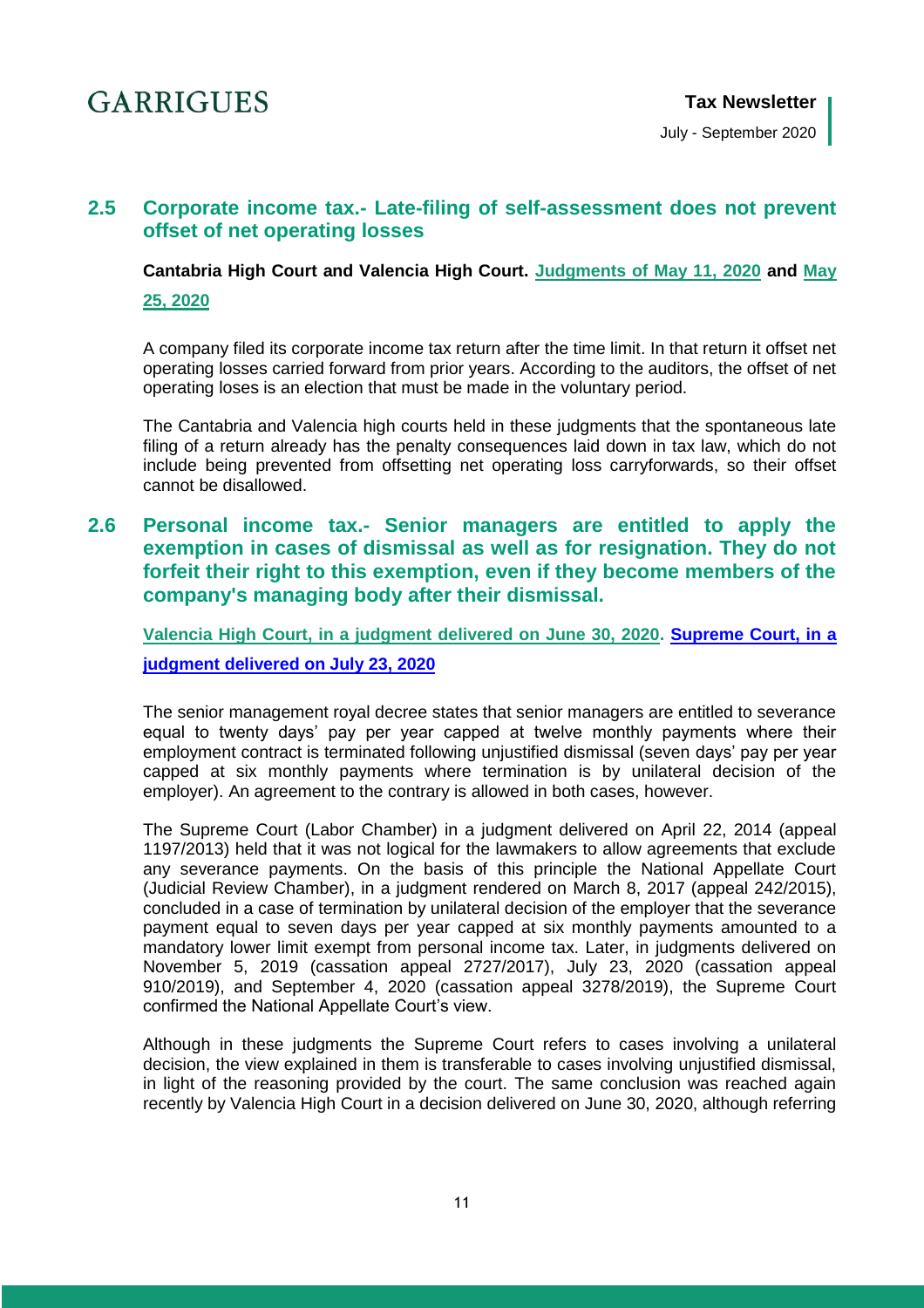July - September 2020

to the judgment by the Supreme Court (Labor Chamber) on April 22, 2014 rather than to subsequent ones by the Judicial Review Chamber.

Moreover, article 1 of the Personal Income Tax Regulations states that the right to the relief for dismissal is forfeited if the employee does not actually sever ties with the employer. This failure to sever ties is presumed to exist (unless proof to the contrary is provided) if in the three years following dismissal the employee provides services to the company or a company related to it. In its judgment, Valencia High Court concluded that it cannot be presumed that the employee did not sever ties by reason of the fact that, following dismissal, the employee is appointed director at the company if, as may be inferred from the proven facts, (i) membership of the managing body does not coexist with an employment contract and (ii) the individual receives a retirement pension compatible with membership of the managing body.

## <span id="page-11-0"></span>**2.7 Personal income tax.- A dismissal cannot be reclassified by mutual agreement without solid proof**

#### **National Appellate Court. [Judgment of July 22, 2020](http://www.poderjudicial.es/search/contenidos.action?action=contentpdf&databasematch=AN&reference=9224254&optimize=20200819&publicinterface=true&tab=AN&calledfrom=searchresults&statsQueryId=142723453&start=1&links=Despido)**

Tax auditors reclassified a few dismissals as employment contract terminations by mutual agreement on the basis of a number of items of proof. The reviewed period was before the 2012 labor law reform, in other words, when the so-called *express dismissal* still existed, which allowed employers to acknowledge unjustified dismissal without using a conciliation hearing.

The National Appellate Court examined each of those items of proof in turn and concluded as follows:

- a) Although the items of proof are valid, the link between every item of proof and the conclusion obtained needs to be adequately supported.
- b) Some of the items of proof used in the case examined by the auditors did not lead to the conclusion that there had been an agreement instead of a dismissal. Specifically, the court mentioned the following circumstances:
	- The absence of an administrative conciliation hearing and the resulting immediate payment of severance, after unjustified dismissal had been acknowledged by the employer. According to the court, the goal of *express dismissal* is precisely to speed up procedure, so these facts are not indicative of mutual agreement.
	- Dismissal letters drafted according to a standard form. The National Appellate Court underlined that it is usual practice, especially at large companies, for internal procedures to exist for reducing paperwork, even more so for dismissals where the employer is willing to acknowledge that they are unjustified.
	- **Insufficient support for the cause of dismissal. As the court recalled, unjustified** dismissal is, in fact, dismissal without cause.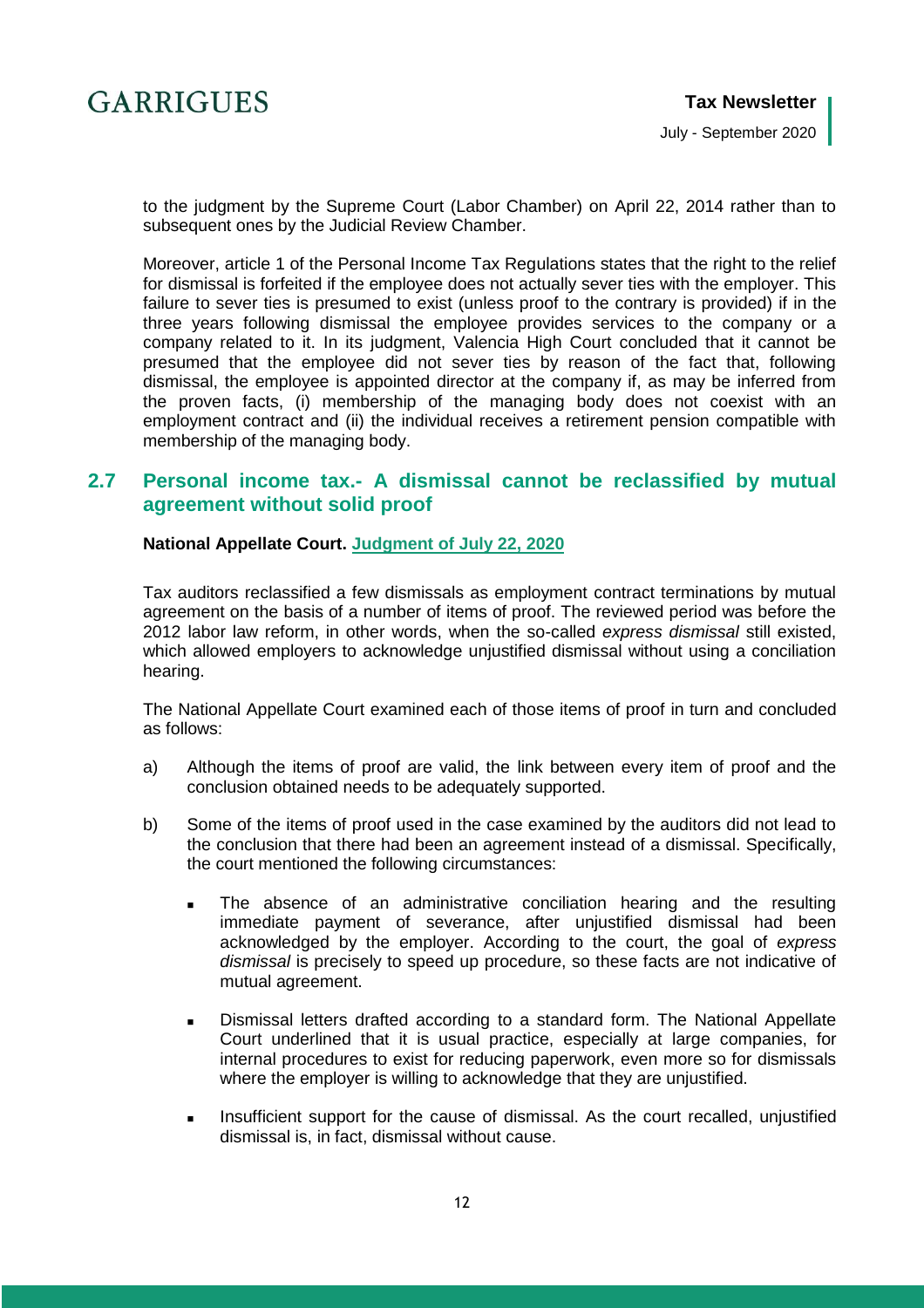July - September 2020

- c) Other items of proof could in theory indicate mutual agreement, but adequate support needs to be provided for the reasons that lead to that conclusion. In the examined case, either the link between the item of proof and the conclusion obtained was not adequately supported, or the taxpayer gave sufficient reason to believe that there was a dismissal. The court affirmed the following:
	- It is normal practice if an employer is willing to acknowledge unjustified dismissal for that employer to decide to pay more than is required under the legislation, to reduce the risk of the dismissal going to court or the risk to its reputation caused by employees taking action.
	- It is also normal for the employee to accept the severance and not go to court to seek a decision rendering the dismissal null and void, because the likelihood of obtaining confirmation of a null and void dismissal is very low in most cases.
	- It is reasonable to expect severance agreements to be signed when senior managers are hired, as a mechanism to attract talent, even though it might be seen as contrary to the business logic of keeping costs down.

## <span id="page-12-0"></span>**2.8 Personal income tax.- A taxpayer being taxed in the UK as a nondomiciled resident does not prevent the inbound expatriates regime applying when they return to Spain**

National Appellate Court. **[Judgment of June 15, 2020](http://www.poderjudicial.es/search/AN/openDocument/f8e64515ad67f848/20200708)**

The UK income tax legislation allows a special scheme for resident taxpayers not having their permanent residence there (non-domiciled residents) if they meet certain requirements. Under this scheme, only income generated in or sent to the UK is taxed there.

In Spain, the inbound expatriates regime allows workers sent to Spain who acquire residence there to continue being taxed as nonresidents for several years if specific requirements are met. In particular, taxpayers cannot claim this regime if they have been resident in Spain in the ten years before the new period spent in Spain.

The question at issue in this judgment related to determining whether a taxpayer that had traveled to Spain for work reasons could claim the inbound expatriates regime, even though in the previous ten years they had been a non-domiciled resident in the United Kingdom and, therefore, had had to be taxed as a resident in Spain to report certain types of income that were not taxed in the United Kingdom; to which the National Appellate Court replied that they could.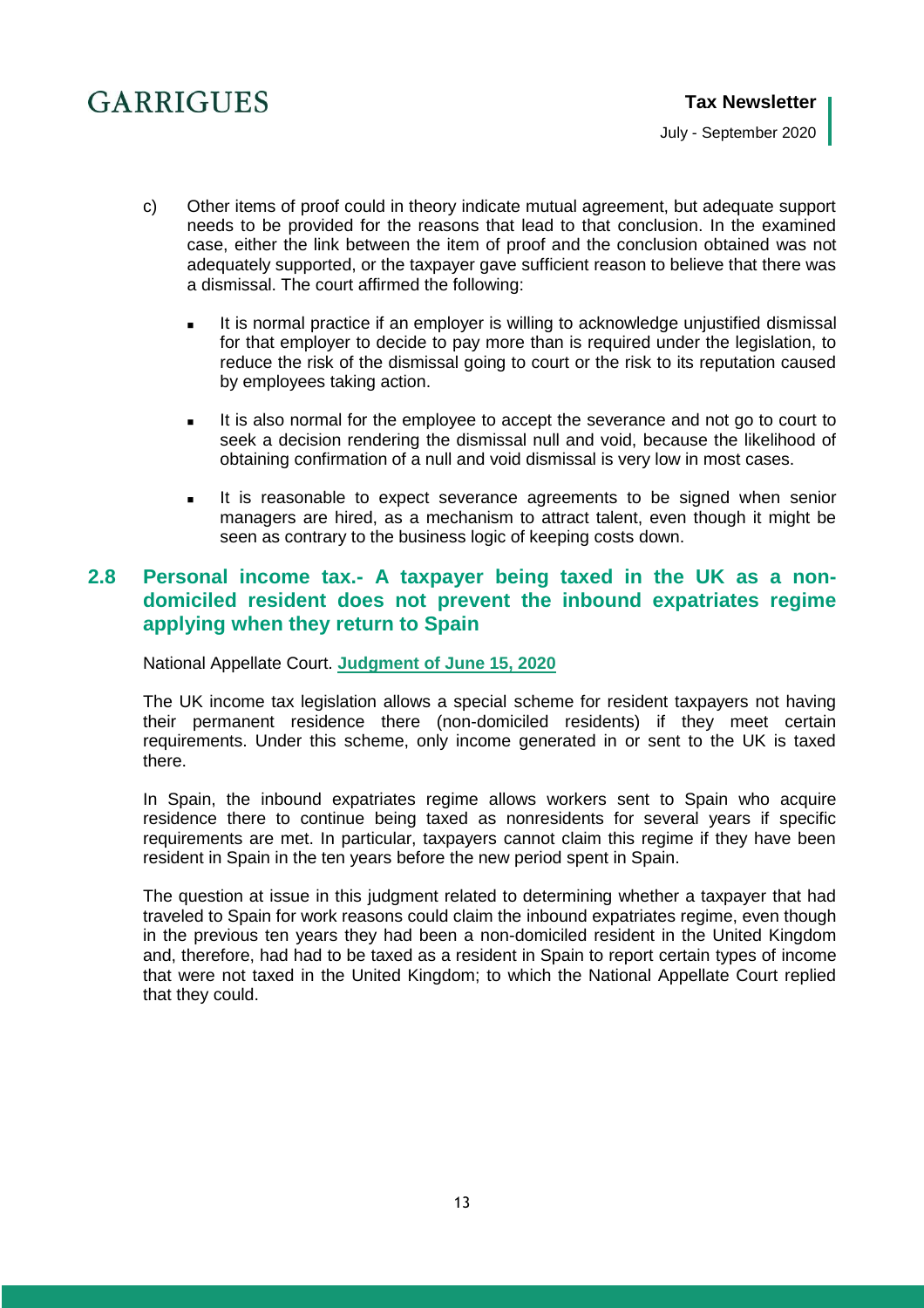## <span id="page-13-0"></span>**2.9 Inheritance and transfer and stamp tax.- The attribution to a spouse of property under absolute ownership in respect of payment for a usufruct right in a testate succession implies an exchange subject to transfer and stamp tax (Catalonia)**

**Supreme Court. Judgments of July 23, 2020 (appeals numbers [3947/2018,](http://www.poderjudicial.es/search/AN/openDocument/2e7b4c082baf65af/20200810) [7380/2018](http://www.poderjudicial.es/search/AN/openDocument/0bea24b60c0d1fcc/20200810)**

**and [2391/2019\)](http://www.poderjudicial.es/search/AN/openDocument/bc6acdbd98c4a2b3/20200810)**

In his will the deceased had bequeathed to his wife a universal and lifelong usufruct right and the offspring were named as universal heirs. In the deed of statement and acceptance of the inheritance absolute ownership of certain items was conveyed to the spouse in respect of payment for the usufruct right, and to the heirs, absolute ownership of the other items of property.

The Supreme Court recalled that, for the purposes of inheritance and gift tax, acquisition of the inheritance takes place at the time of death of the deceased. This means that the lifelong usufruct right bequeathed to the spouse on a universal basis in all the items of property in the inheritance takes place at the time of death, which is when the coheirs obtain naked ownership of all the items of property in the inheritance. In other words, it is in the later deed of statement and acceptance of inheritance that it is decided to exchange the lifelong usufruct right in all the items of property for absolute ownership of certain items, which causes the existence of a new conveyance that must be taxed separately.

Although article 57 of the Inheritance and Gift Tax Regulations state that, for tax purposes, the exchange of a lifelong usufruct right for absolute ownership of items of property is not treated as a separate legal transaction from the inheritance itself, the Civil Code only allows the exchange of a universal usufruct right in intestate successions. Therefore, because the case involved testate succession, the exchange of the usufruct right by decision of the parties implies that, (i) for the widow, there is an exchange subject to transfer and stamp tax and, (ii) for the coheirs, there is a consolidation of legal title subject to inheritance and gift tax (all of which is separate from the inheritance and gift tax associated with the inheritance that took place when the death occurred).

## <span id="page-13-1"></span>**2.10 Inheritance and gift tax.- The rectification of a return filed in voluntary period does not interrupt the statute of limitations if tax authorities fail to review that correction within time limit**

#### **Supreme Court. [Judgment of June 18, 2020](http://www.poderjudicial.es/search/AN/openDocument/8e3fbe5566a598f1/20200707)**

The deceased from whom the property had been inherited had died in May 2007. The person liable for inheritance and gift tax filed their tax return within the time limit and later (in 2008 and 2009) filed two supplementary returns. In November 2012 the tax authorities initiated a limited review procedure which ended with the relevant assessment.

The tax authorities found that the two supplementary returns tolled the statute of limitations and that therefore the period had not ended when the assessment decision was issued.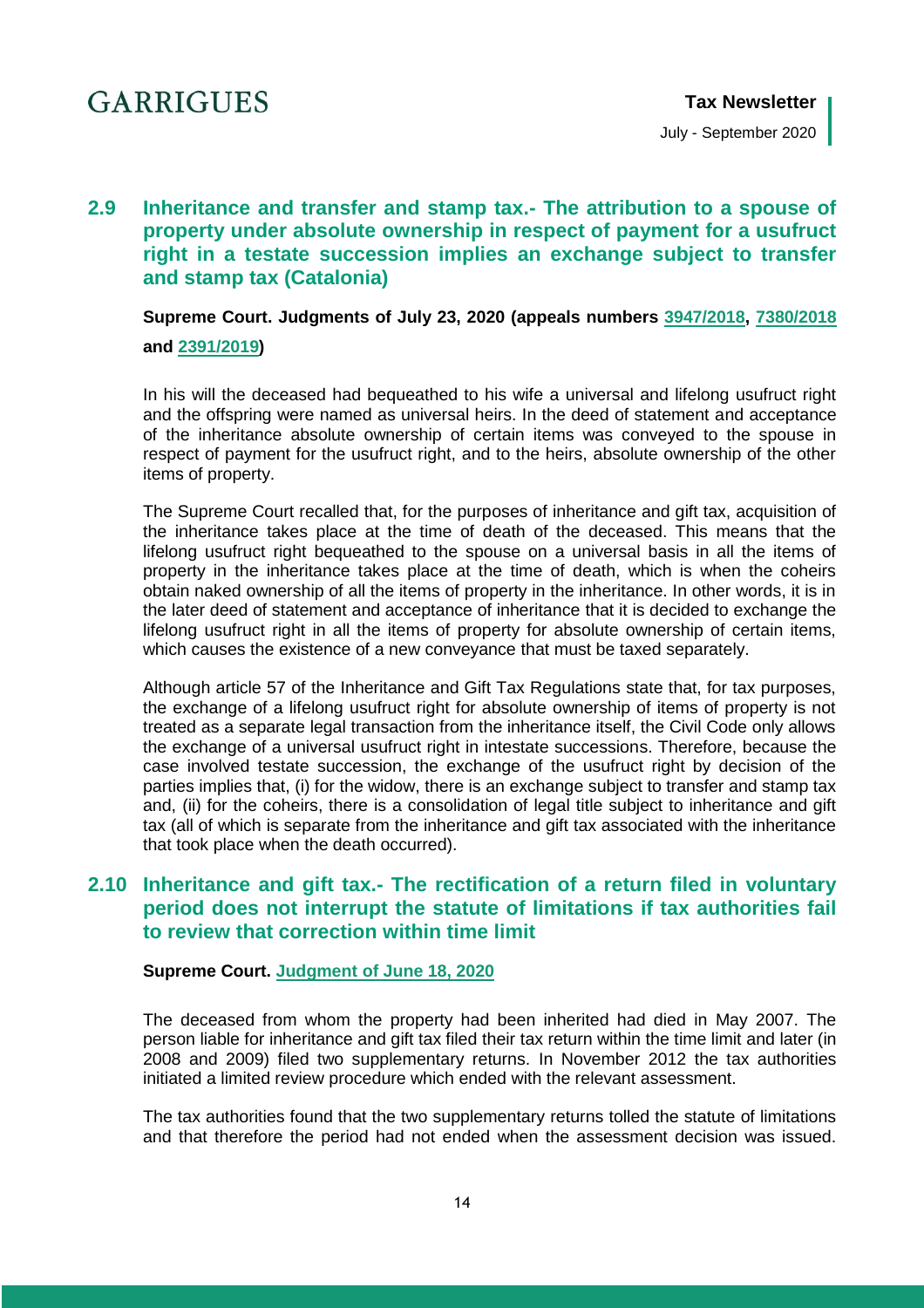

July - September 2020

The Supreme Court concluded, however, that those returns each gave rise to the commencement of a separate tax management procedure which the tax authorities had not settled within the six month period and therefore they expired. As a result, the actions performed within those procedures, including the returns that had initiated them did not toll the statue of limitations for the tax authorities' right to make an assessment.

The court underlined that, otherwise, (i) a breach by the tax authorities of their obligation to complete within a specific time period the procedure initiated by the return would have no consequences, and (ii) would allow the tax authorities to keep the statute of limitations tolled indefinitely.

### <span id="page-14-0"></span>**2.11 Inheritance and gift tax.- Only income from directly held investments is taken into account for the purposes of the family business reduction**

**Supreme Court. [Judgment of June 18, 2020](http://www.poderjudicial.es/search/AN/openDocument/c4698e64f39ee66a/20200626)**

In share transfers, the family business reduction to inheritance and gift tax requires certain requirements to be met, including that one of the members of the family group must carry out management activities at the company and receive in respect of those activities compensation representing more than 50% of all their income from business or professional activities and from personal work.

The Supreme Court concluded that, to be able to claim the reduction, only income from directly held investments may be taken into account (which clashes with the view taken by the DGT in various resolutions).

## <span id="page-14-1"></span>**2.12 Cadastral valuations.- Taxes calculated by reference to value in the cadaster that the tax authorities have acknowledged to be incorrect must be refunded**

#### **Supreme Court. [Judgment of June 3, 2020](http://www.poderjudicial.es/search/AN/openDocument/ff647eb5b4258159/20200622)**

The legislation on the cadaster states that, where the cadaster corrects discrepancies between a property description in the cadaster and the property's actual characteristics, any new appraisal will be effective from the date following that of the decision to correct it. The Supreme Court concluded in this judgment, however, that the time limit for the effects of the correction is only valid with respect to the cadaster; because a tax assessment calculated by reference to a value in the cadaster that has been acknowledged to be incorrect by the authorities themselves cannot be accepted. This means the taxpayer can recover any amounts paid incorrectly in the past.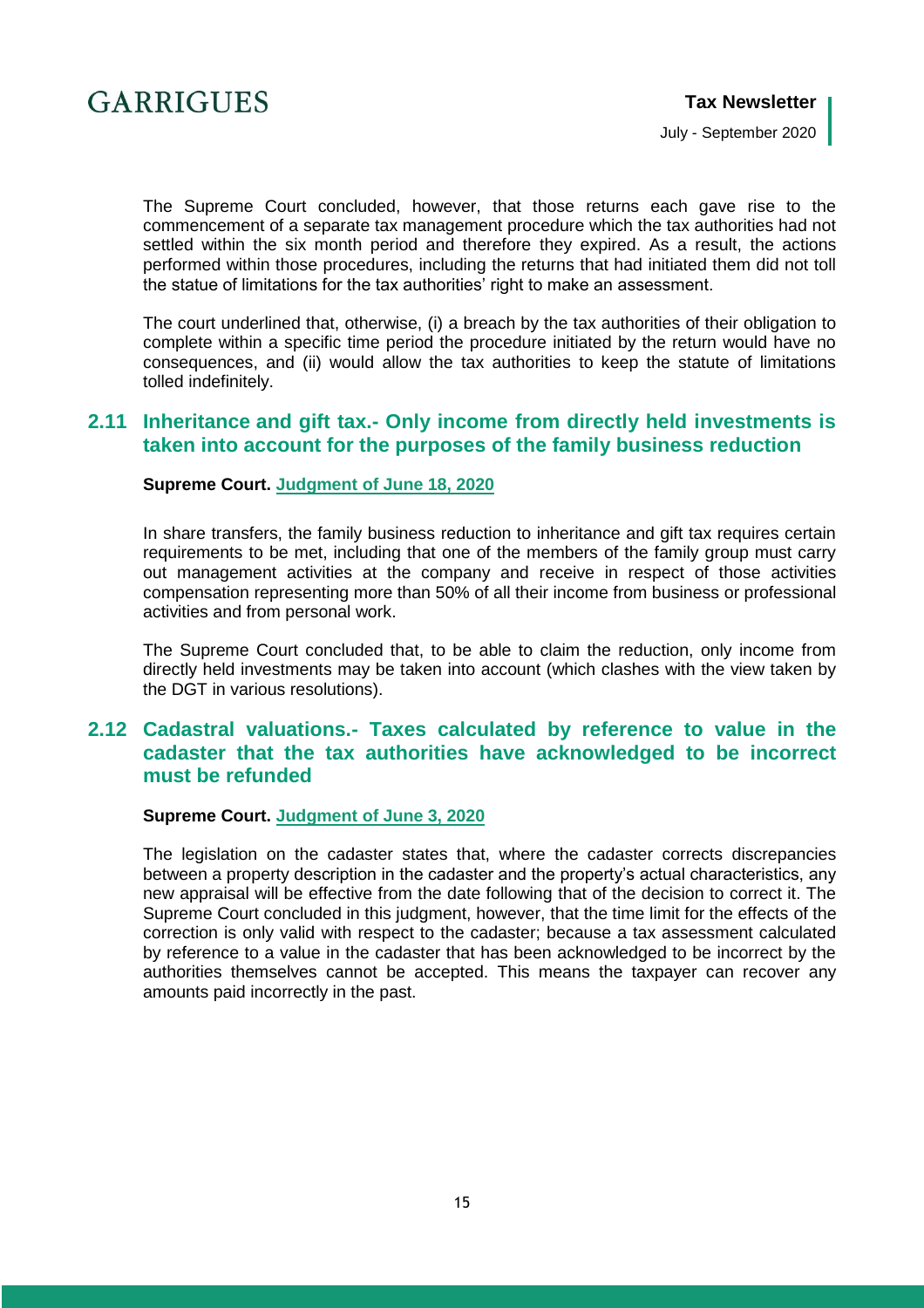July - September 2020

### <span id="page-15-0"></span>**2.13 Real estate tax.- Tax authorities must provide proper reasoning for separate tax rates**

#### **Seville Judicial Review Court no 3. [Judgment of May](http://www.poderjudicial.es/search/AN/openDocument/5f86152d18a1694a/20200623) 18, 2020**

The real estate tax law recognizes the authorities' power to establish separate tax rates for urban properties with the highest values in the cadaster, in light of the uses determined in the legislation on the cadaster. These separate rates could be applied to up to 10% of the properties in a municipality with the highest values in the cadaster for each use, not including residential.

In this judgment, the Seville court concluded that, in all cases, reasoning must be provided for setting these separate rates and they must have economic support; otherwise, any real estate tax assessments using these rates will be null and void.

## <span id="page-15-1"></span>**2.14 Tax on construction, installation projects and works.- The statute of limitations for the right to audit the taxable amount starts on physical completion of the work**

#### **Supreme Court. [Judgment of June 22, 2020](http://www.poderjudicial.es/search/AN/openDocument/1b5dfdc144d52c3c/20200707)**

The Supreme Court clarified that the four-year statute of limitations that the tax authorities have to audit the taxable amount for the tax on installation projects and works selfassessed by the taxpayer starts to run on the date of completion of the work. And this is regardless of the validation date of the certificate for the completion of building work and of whether the authorities have received formal notification of that completion.

## <span id="page-15-2"></span>**2.15 Expiry of the statute of limitations and** *actio nata***.- Where an incorrect revenue is found as a result of an adjustment made to another taxpayer, the right to apply for a refund arises when the taxpayer has notice of that adjustment**

#### **Supreme Court. [Judgment of June 11, 2020](http://www.poderjudicial.es/search/AN/openDocument/aab193d2a827ef93/20200626)**

In an audit it was found that items of commission paid by one company to another were not deductible because they really related to return on equity. This classification means that the recipient company should not have been taxed on the items of commission (if they were dividends, they would have been exempt). Therefore, when this company became aware of the adjustment to the payer, it applied for a refund of incorrect payments (four years after it had reported the items of commission).

The Supreme Court held that, under the *actio nata* theory, together with the principles of good management and of prohibition of unfair enrichment, the recipient company is entitled to a refund. In these cases, the time limit for applying for a refund starts when the individual has knowledge of the adjustment made to the payer because it is this adjustment that discloses the incorrect nature of the payments made. Besides, the tax authorities themselves could have adjusted both items at the same time.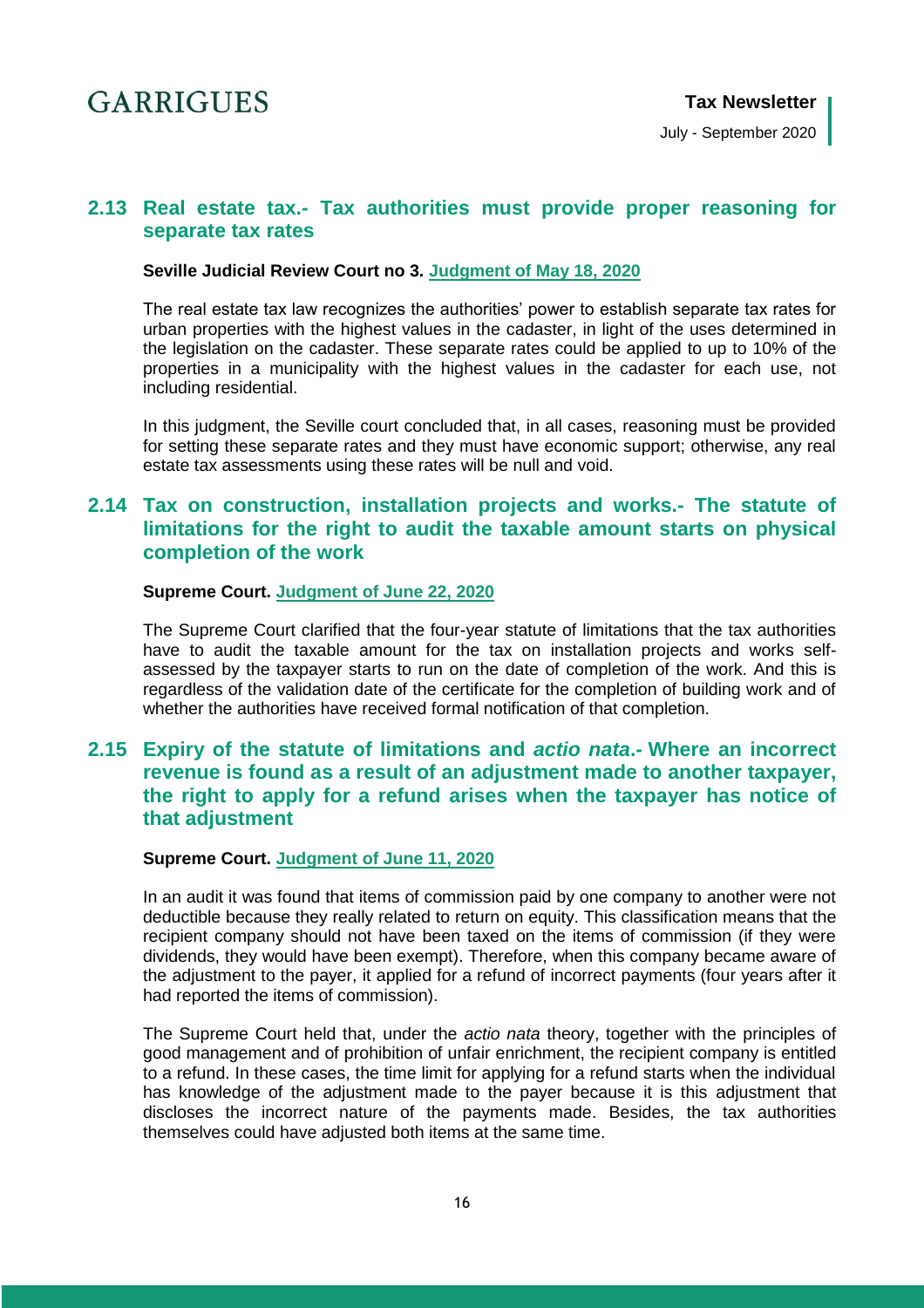July - September 2020

## <span id="page-16-0"></span>**2.16 Collection procedure.- Denial by silence does not allow the tax authorities to initiate enforced collection proceedings**

#### **Supreme Court. [Judgment of May 28, 2020](http://www.poderjudicial.es/search/AN/openDocument/284cb222b78c1a01/20200615)**

A taxpayer appealed against a tax assessment without requesting a stay. After the maximum time limit for settling the appeal had ended the tax authorities deemed that the appeal had been dismissed and initiated enforced collection proceedings for the debt. Despite the taxpayer having been able to request a stay of the debt and not doing so, the court concluded as follows:

- a) The order initiating enforced collection proceedings was issued after the period for settling the appeal had expired and, therefore, when the presumed action (denial by silence) had taken place.
- b) The action presumed as a result of denial by silence is not an action in the strict sense, instead a fiction that allows the party concerned to challenge, so as to prevent an impasse caused by the creation of indefinite situations and absences of replies. This challenge option is precarious, however, because it makes it necessary to appeal against "non action", in other words, a dismissal which, among other characteristics, is not reasoned.
- c) As a result, it cannot be allowed for an order initiating enforced collection proceedings to be issued when the period for a decision has ended. What the tax authorities must do is expressly decide and not attempt to obtain an advantage (the right to enforce collection) due to the absence of a decision. Otherwise, an appeal for reconsideration becomes an instrument devoid of any use.

The court underlined that it is reprehensible to enforce collection of a tax debt before expressly deciding on the appeal lodged against that debt, which, if the taxpayer's claims are upheld, could lead to the assessment being overturned; since the same amount of effort needed to issue the order initiating enforced collection proceedings could have been employed to decide on the appeal in the proper time and form.

## <span id="page-16-1"></span>**2.17 Shifting of liability.- A "double shot" is allowed in decisions determining tax liability**

#### **Supreme Court. [Judgment of June 03, 2020](http://www.poderjudicial.es/search/AN/openDocument/b696312747f5b2ff/20200615)**

The authorities held the director secondarily liable for a company's debts. The director appealed against that decision by arguing that the tax debts assessed for the company (principal debtor), and for which liability had been shifted, had been calculated incorrectly. The Valencia Regional Economic-Administrative Tribunal (TEAR) upheld the claim, overturned the decision determining liability and ordered the tax authorities to issue another decision shifting liability changing the amount of the tax debts of the principal debtor. The appellant, however, objected to that second shifting of liability by arguing that the decision by Valencia TEAR rendered the principal debtor 's debt null and void. Therefore there was no debt for which to shift liability.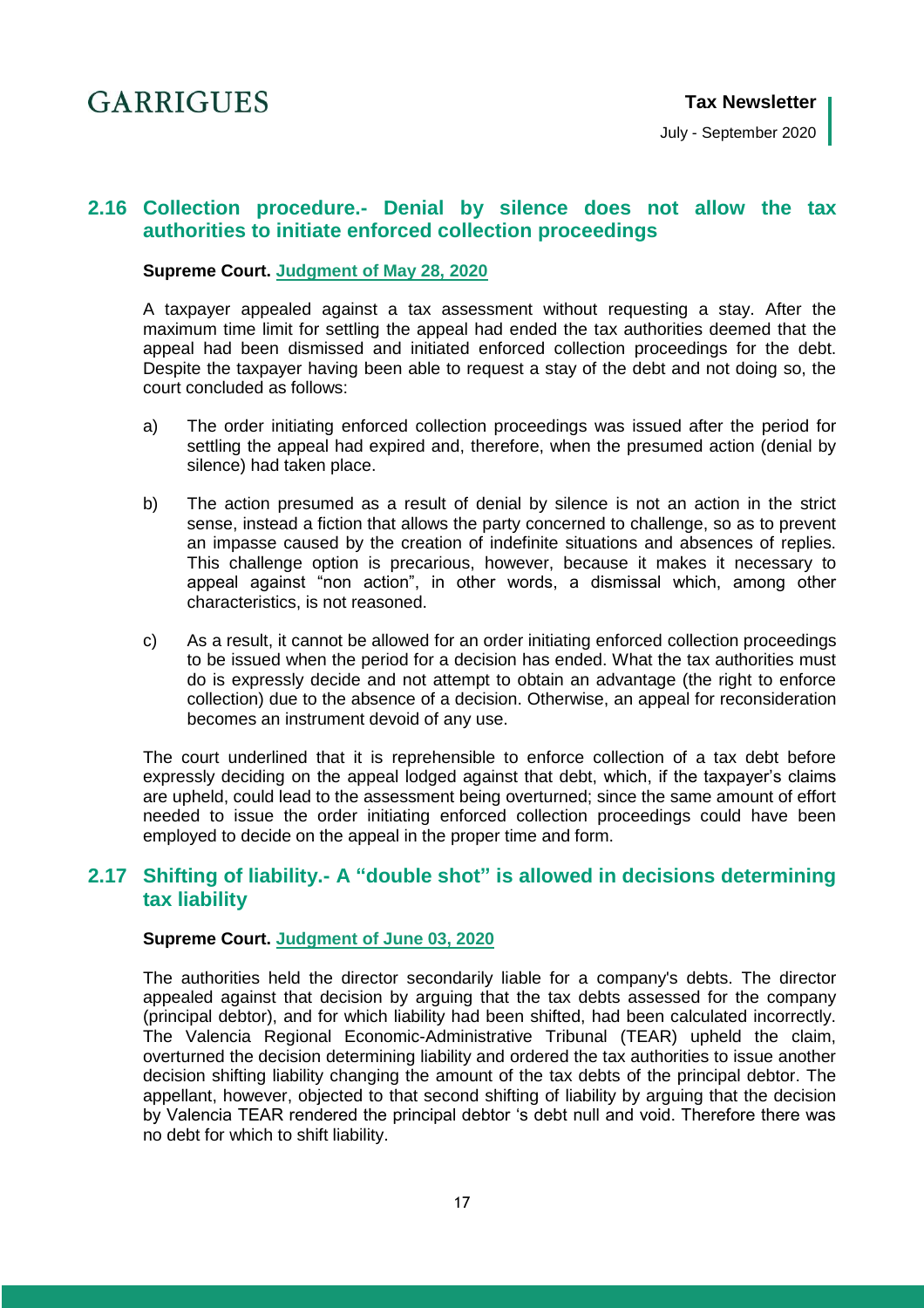

July - September 2020

The Supreme Court concluded that the liable person's debt is separate (distinct from that of the principal debtor) and only arises if the legal requirements for shifting liability are met. Therefore, the effects of an appeal lodged by the liable person cannot be extended to the principal debtor. Under that reasoning, if an economic-administrative body partially upholds the claim against the decision determining liability, in enforcement of that decision a new decision determining liability may be delivered which changes the original decision (as long as the right to demand payment of the debt has not expired and the *reformatio in peius* principle is observed).

## <span id="page-17-0"></span>**2.18 Audit procedure.- If certain elements have been audited in a management procedure they cannot be audited again by the tax authorities in a later procedure**

#### **Supreme Court. Judgments of July 23, 2020 (appeals numbers [1216/2018,](http://www.poderjudicial.es/search/AN/openDocument/02ef4d7218105182/20200814) [877/2018](http://www.poderjudicial.es/search/AN/openDocument/393e2ccd1e51776e/20200810) and [158/2018\)](http://www.poderjudicial.es/search/AN/openDocument/07e2b424d54d22d7/20200810)**

The Supreme Court examined whether the auditors may issue a separate assessment from that made earlier by a management office, where the examined facts are the same and the only difference is their legal classification.

The court concluded that, where the management body has all the information needed to issue the assessment, that assessment cannot be modified in a later audit, unless in this later audit new facts or circumstances are discovered which require different activities from those performed to make the first assessment.

## <span id="page-17-1"></span>**2.19 Audit procedure.- The tax activity program appearing in the specifications does not necessarily restrict the scope of audit and examination work**

#### **Supreme Court. [Judgment of July 23, 2020](http://www.poderjudicial.es/search/AN/openDocument/27fd4f9410a391ba/20200810)**

A general personal income tax audit was carried out on a taxpayer who carried on a professional activity and conducted a real estate development business. The audit program's specifications stated that the program for auditing taxpayers was on "professionals", whereas the revenues of the individual's real estate business were also adjusted.

<span id="page-17-2"></span>The Supreme Court held that the program behind the selection of taxpayers to be audited and which appears in the audit program's specifications does not predetermine the scope of the audit work, which must be decided by the competent bodies of the tax authorities and appear in the notice of commencement of audit activities.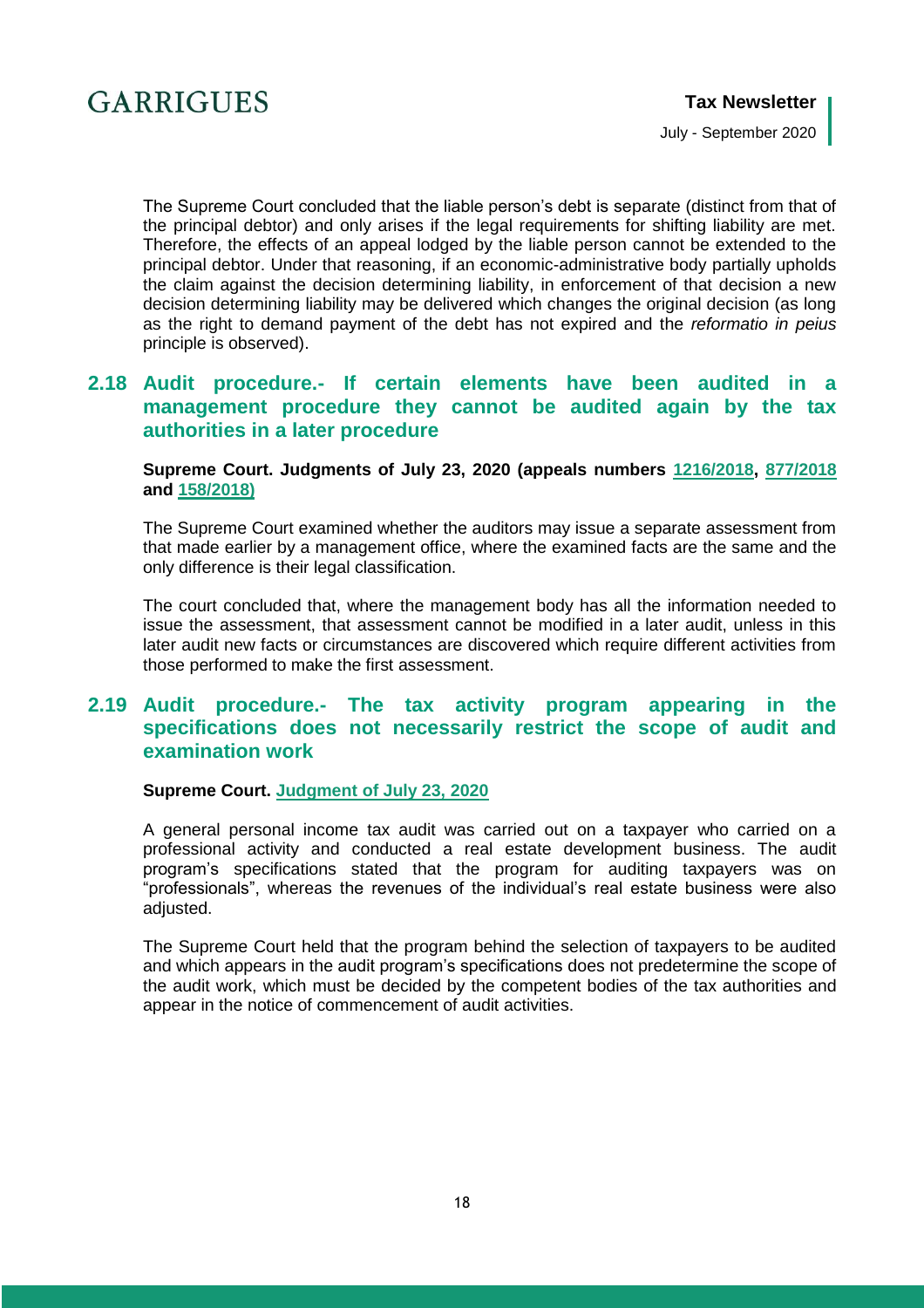July - September 2020

## **2.20 Penalty procedure.- A penalty procedure may be commenced before the assessment is issued**

#### **Supreme Court. [Judgment of July 23, 2020](http://www.poderjudicial.es/search/AN/openDocument/d9a351237067f756/20200810)**

It was raised whether the legal system generally and article 209.2.2 LGT in particular authorize the tax authorities to initiate a tax penalty procedure before issuing and notifying the assessment decision, determining the event legally defined as a tax infringement.

The court concluded that infringements causing a loss of tax revenue are governed by the "no assessment no penalty" principle, although this does not prevent a tax penalty procedure being commenced before an assessment exists.

### <span id="page-18-0"></span>**2.21 Penalty procedure.- The 25% reduction is allowed for penalties imposed to replace others that have been voided**

#### **Supreme Court. [Judgment of July 8, 2020](http://www.poderjudicial.es/search/TS/openDocument/25601d4644b13e4a/20200720)**

Article 188.3 LGT states that the penalty amount may be reduced by 25% where the taxpayer does not appeal against the assessment or the penalty and pays in the voluntary payment period.

In the case examined in this judgment, the taxpayer appealed against the assessment and the penalty issued by the authorities. The court partly upheld the appeal on the penalty, and ordered for a new penalty to be imposed to replace the one that had been voided. The Supreme Court confirmed that, in these cases, the taxpayer must be granted a new voluntary payment period and the 25% reduction must be allowed if they do not appeal against the new penalty and pay it in that period.

### <span id="page-18-1"></span>**2.22 Penalty procedure.- A penalty lapses if the infringer dies before it becomes final**

#### **Supreme Court. [Judgment of June 03, 2020](http://www.poderjudicial.es/search/AN/openDocument/0726e85971620390/20200615)**

This judgment stemmed from a penalty decision which was appealed by the person held responsible for the tax infringement. The taxpayer died before the penalty became final.

<span id="page-18-2"></span>The Supreme Court ruled that, under article 190.1 LGT, the death of the infringer after the imposition of a penalty, but before it has become final, causes it to lapse, so it cannot be sought from the heirs.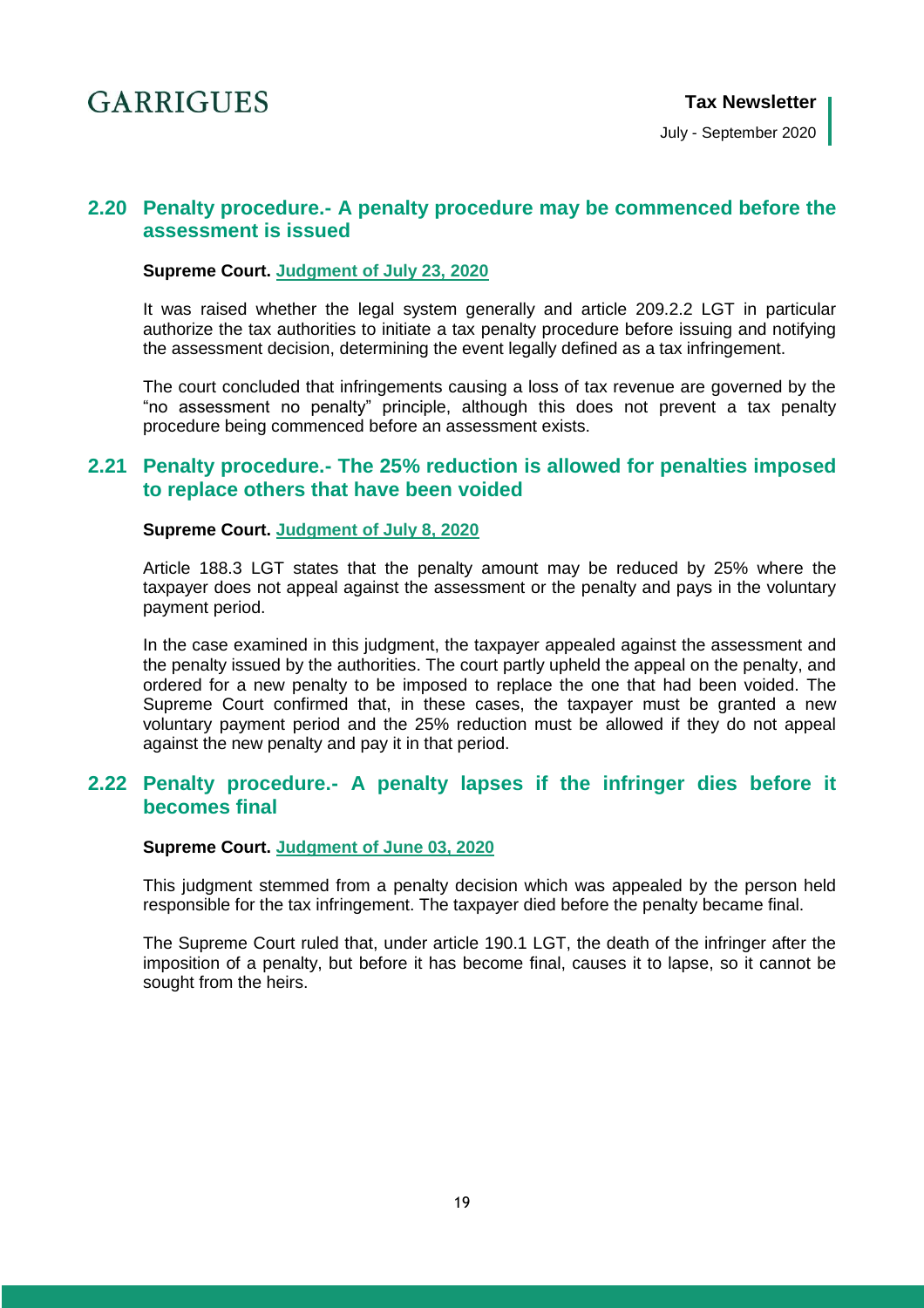July - September 2020

## **2.23 Review procedure.- A final and consented assessment may be held null and void**

#### **Supreme Court. [Judgment of July 16, 2020](http://www.poderjudicial.es/search/AN/openDocument/83ef68cbb83331b6/20200810)**

A nonresident taxable person for inheritance and gift tax purposes was taxed under the central government legislation instead of the autonomous community legislation that would have applied to them if they had been resident in Spain. The Court of Justice of the European Union (CJEU) later concluded in a judgment delivered on September 3, 2014 (case C-127/12), that Spanish law was discriminatory and precluded the principle of the free movement of capital by establishing differences between residents and nonresidents in Spain. The assessment on the taxable person had already become final when this judgment was delivered, although it was issued after the appeal had been lodged with the CJEU, a fact that the authorities did not notify to the taxpayer.

The Supreme Court concluded that the CJEU's case law contained in that judgment does not *per se* provide sufficient reason for holding all the authorities' actions null and void, although it does require, even in the presence of final actions, the petition to be considered without the need to invoke for this purpose a ground for them being null and void as a matter of law, the only option for satisfying the principle of effectiveness.

In this case the requirements for rendering an action null and void as a matter of law under article 127.1 LGT were met (actions *"a) harming rights and freedoms protected by the Constitution"*), and therefore it involved an assessment issued under a law that was held not to be in conformity with EU law due to being discriminatory, with a breach of article 14 of the Constitution. The fact of it being a final assessment is not an obstacle to this.

## <span id="page-19-0"></span>**2.24 Enforcement procedure.- It is not necessary to complete the administrative jurisdiction to apply for extension of the effects of a final judgment**

#### **Supreme Court. [Judgment of June 18, 2020](http://www.poderjudicial.es/search/AN/openDocument/cb4b5795d1e5091b/20200630)**

The Supreme Court held in a judgment on October 3, 2018 that social security maternity benefits were exempt from personal income tax. A taxpayer applied to Madrid High Court for the effects of that final judgment to be extended, an application that the court rejected because it considered that the interested party should first have completed the administrative jurisdiction (starting with an application for correction of their personal income tax self-assessment).

Against this, the Supreme Court concluded that requiring the interested party to submit their request first to the authorities means making a useless step, causing unnecessary delays and contradicting the purpose of the law allowing the option of requesting extension of the effects of final judgments.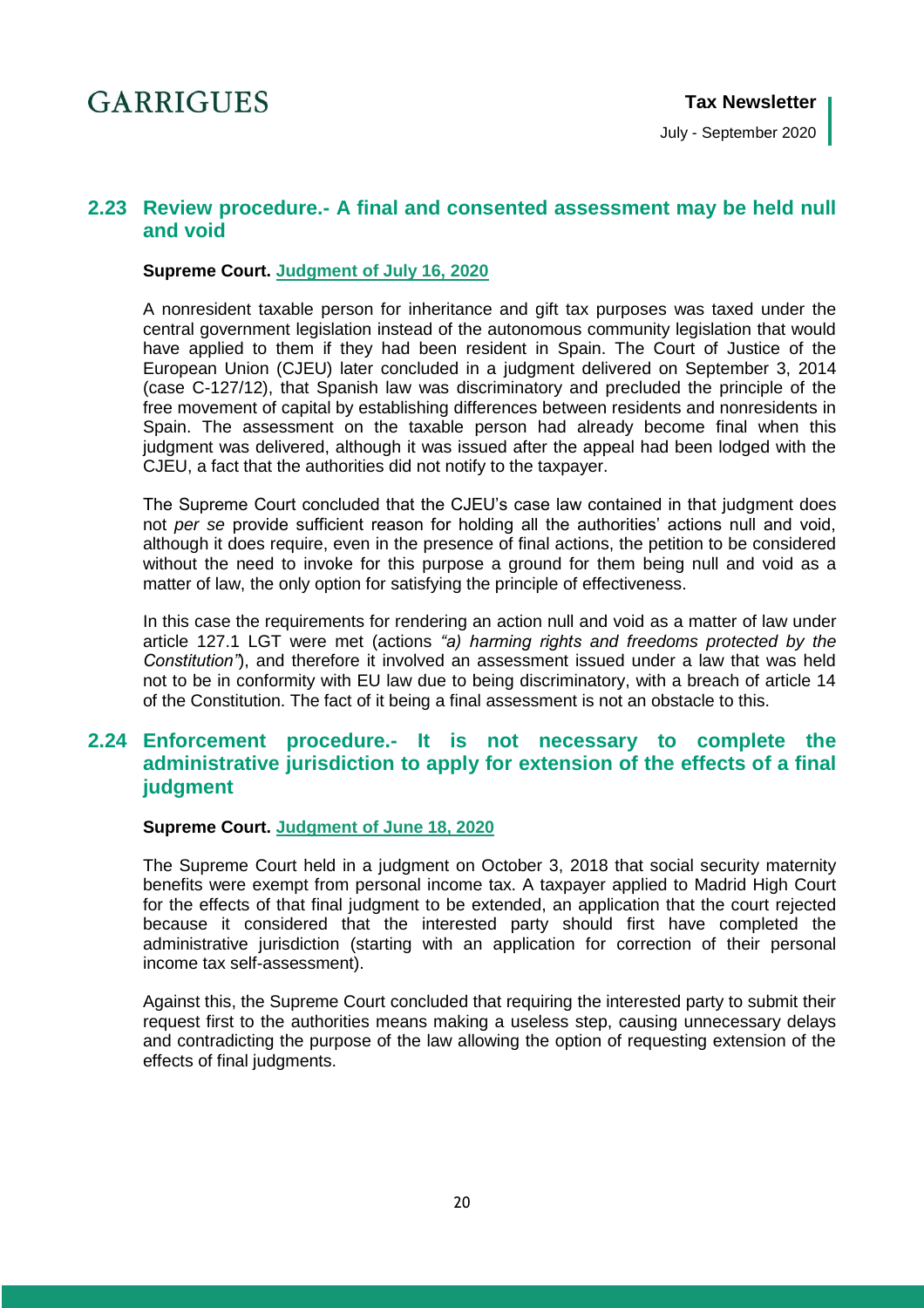## <span id="page-20-0"></span>**3. DECISIONS**

## <span id="page-20-1"></span>**3.1 Corporate income tax - Directors' compensation that goes against corporate law does not qualify for deduction**

#### **Central Economic-Administrative Tribunal [Decision of July 17, 2020](https://serviciostelematicosext.hacienda.gob.es/TEAC/DYCTEA/criterio.aspx?id=00/03156/2019/00/0/1&q=s%3d1%26rn%3d%26ra%3d%26fd%3d17%2f07%2f2020%26fh%3d17%2f07%2f2020%26u%3d00%26n%3d%26p%3d%26c1%3d%26c2%3d%26c3%3d%26tc%3d1%26tr%3d%26tp%3d%26tf%3d%26c%3d2%26pg%3d)**

Under article 15.e) of the current Corporate Income Tax Law (Law 27/2014 of November 27, 2014), compensation paid to directors for the performance of senior management functions or other functions deriving from an employment contract with the entity is not classed as a gratuity. The understanding had been, based on this article, that the new Corporate Income Tax Law had brought to an end the long-running dispute regarding the deductibility of remuneration of this nature.

In this decision, however, the Central Economic-Administrative Tribunal insists that the corporate law requirements must be met for such compensation to qualify for deduction. Therefore, in a case where the bylaws provide that the directors are not compensated for their services, the compensation paid to the director is not deductible. This conclusion is applicable both to listed and unlisted companies.

This compensation, under the principle of the binding relationship, could include any compensation received for the performance of executive and management functions by persons forming part of the managing body.

## <span id="page-20-2"></span>**3.2 Corporate income tax.- Withholding tax made on unpaid rents cannot be deducted**

#### **Central Economic-Administrative Tribunal [Decision of June 29, 2020](https://serviciostelematicosext.hacienda.gob.es/TEAC/DYCTEA/criterio.aspx?id=00/05810/2019/00/0/1&q=s%3d1%26rn%3d%26ra%3d%26fd%3d29%2f06%2f2020%26fh%3d29%2f06%2f2020%26u%3d00%26n%3d%26p%3d%26c1%3d%26c2%3d%26c3%3d%26tc%3d1%26tr%3d%26tp%3d%26tf%3d%26c%3d2%26pg%3d)**

A few regional economic-administrative tribunals have held that withholding tax due on payable income may be treated as if it had actually been paid, and may be deducted and refunded (if it is higher than the amount of tax payable). Others, however, have taken the opposite view, by arguing that in these cases no actual withholding has taken place.

<span id="page-20-3"></span>TEAC concluded that the obligation to withhold is triggered, in relation to corporate income tax, when the income from which the tax is to be withheld becomes payable. The withholding of tax is necessarily associated with payment, however, so for the withheld tax to be deducted (and, if applicable, any amounts refunded), it is not enough for the obligation to have been triggered, it is also necessary for the tax to have been able to be withheld due to payment of the income.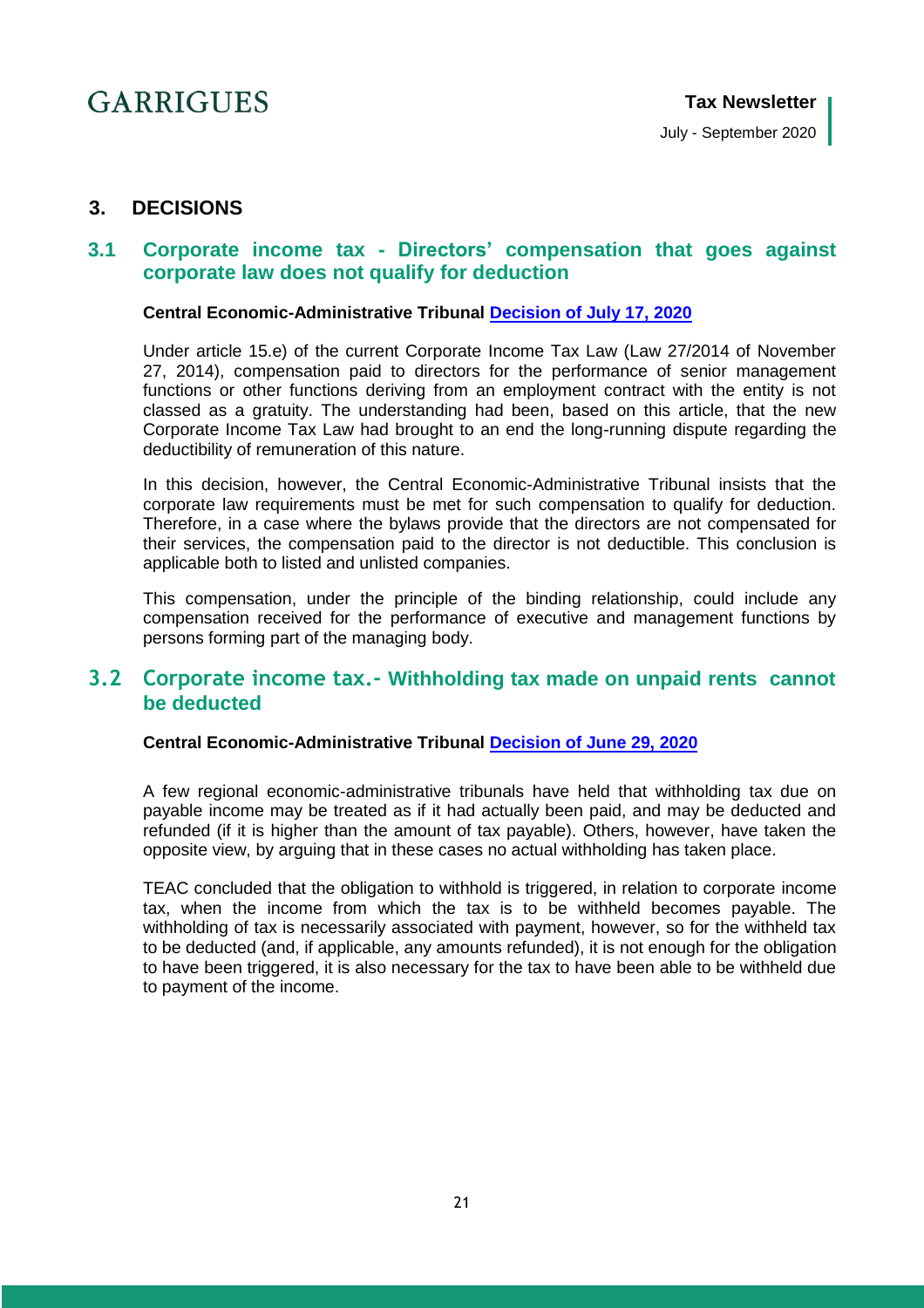## **3.3 Corporate Income Tax. - If a company declares itself bankrupt and is removed from the Companies Index, the procedure must contain essential documents relative to the declaration of bankruptcy**

#### **Central Economic-Administrative Tribunal [Decision of June 11, 2020](https://serviciostelematicosext.hacienda.gob.es/TEAC/DYCTEA/criterio.aspx?id=00/03085/2018/00/0/1&q=s%3d1%26rn%3d%26ra%3d%26fd%3d11%2f06%2f2020%26fh%3d11%2f06%2f2020%26u%3d00%26n%3d%26p%3d%26c1%3d%26c2%3d%26c3%3d%26tc%3d1%26tr%3d%26tp%3d%26tf%3d%26c%3d2%26pg%3d)**

The authorities declared a company bankrupt and, as a result, gave notice that it would be removed from the Companies Index.

TEAC observed that in the removal procedure sufficient information had not been made available on the debts or the enforcement actions taken for the declaration of bankruptcy. Because that state of bankruptcy must be actual rather than apparent to allow the corporate income tax legislation to be applied and decide on removal from the Companies Index, the removal decision was null and void due to the absence of reasoning.

## <span id="page-21-0"></span>**3.4 Personal income tax.- The penalty for failing to report residential rental income must be calculated by reference to the reduction applicable to that rent**

#### **Andalusian Regional Economic-Administrative Tribunal. [Decision of October 25,](https://serviciostelematicosext.hacienda.gob.es/TEAC/DYCTEA/criterio.aspx?id=14/02976/2018/00/0/1&q=s%3d1%26rn%3d%26ra%3d%26fd%3d25%2f10%2f2019%26fh%3d29%2f10%2f2019%26u%3d12%26n%3d%26p%3d%26c1%3d%26c2%3d%26c3%3d%26tc%3d1%26tr%3d%26tp%3d%26tf%3d%26c%3d2%26pg%3d)  [2019](https://serviciostelematicosext.hacienda.gob.es/TEAC/DYCTEA/criterio.aspx?id=14/02976/2018/00/0/1&q=s%3d1%26rn%3d%26ra%3d%26fd%3d25%2f10%2f2019%26fh%3d29%2f10%2f2019%26u%3d12%26n%3d%26p%3d%26c1%3d%26c2%3d%26c3%3d%26tc%3d1%26tr%3d%26tp%3d%26tf%3d%26c%3d2%26pg%3d)**

In the examined facts, the taxpayer had not reported in their personal income tax returns income from the rental of a residential property, due to considering that it could benefit from the 100% reduction allowed for cases where the renter is aged between 18 and 35. However, it did not have the notification from the renter stating that this was the case. The auditors adjusted the taxpayer's position without applying any reduction. On the resulting debt, they calculated and imposed a penalty for failure to pay the required tax debt (article 191 LGT).

The Andalusian TEAR confirmed the assessment, but rendered the penalty void. The tribunal found that the infringement under article 191 LGT consists of failing to pay the tax debt that should have resulted from correct self-assessment of the tax. Because the taxpayer did not have that notification from the renter, they were not entitled to the 100% reduction, but they were entitled to the standard 60% reduction for residential rentals. The penalty, therefore, should have been calculated on the amount that should have been paid over if this 60% reduction had been made.

<span id="page-21-1"></span>It needs to be mentioned that a decision by the Supreme Court is expected on a cassation appeal (decision of July 18, 2019, in appeal 1434/2019) in which the court will examine the meaning and scope of the expression "income reported by the taxpayer" as contained in article 23.2 of the Personal Income Tax Law for the purpose of applying the 60% reduction.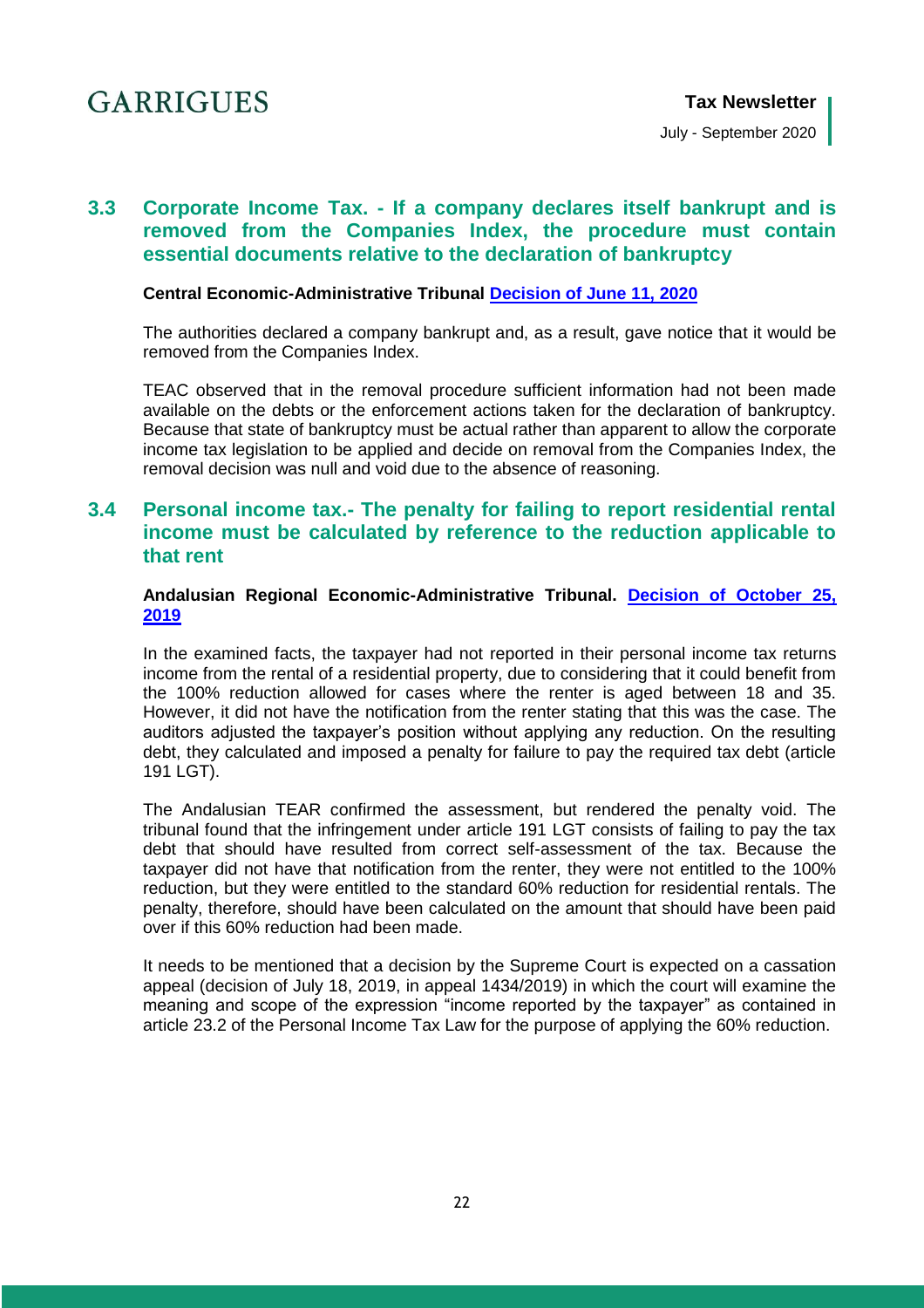## **3.5 Value added tax.- If amounts of VAT for offset were generated in a year held statute-barred, their offset cannot be denied in a later year**

#### **Central Economic-Administrative Tribunal [Decision of June 9, 2020](https://serviciostelematicosext.hacienda.gob.es/TEAC/DYCTEA/criterio.aspx?id=00/06201/2019/00/0/1&q=s%3d1%26rn%3d%26ra%3d%26fd%3d09%2f06%2f2020%26fh%3d09%2f06%2f2020%26u%3d00%26n%3d%26p%3d%26c1%3d%26c2%3d%26c3%3d%26tc%3d1%26tr%3d%26tp%3d%26tf%3d%26c%3d2%26pg%3d2)**

The company had amounts of VAT to be carried forward for offset. In separate audits, the authorities (i) reviewed the year in which those amounts of VAT to be carried forward had been generated, and found that they were not correct; and (ii) revised the subsequent year in which those amounts had been offset and, on the basis of the previous adjustment, disallowed the right to offset them. The adjustment made in the first audit, however, was voided due to becoming statute-barred.

TEAC held that, following the entry into force of Law 34/2015, of September 21, 2015, partially amending the LGT (in force since October 12, 2015), the authorities may audit amounts carried forward for offset from statute-barred periods, to adjust later non-statute barred periods. This option cannot apply, however, in cases where the adjustment for the period to which the amount for offset relates has been voided by a reviewing body due to being statute-barred, in view of the disappearance from the scope of the law of the voided assessments.

## <span id="page-22-0"></span>**3.6 Value added tax.- Revenues obtained by purchasing derivative hedging instruments are not added to denominator for deductible proportion**

**Central Economic-Administrative Tribunal [Decision of June 9, 2020 \(reiterated](https://serviciostelematicosext.hacienda.gob.es/TEAC/DYCTEA/criterio.aspx?id=00/04453/2016/00/0/1&q=s%3d1%26rn%3d%26ra%3d%26fd%3d09%2f06%2f2020%26fh%3d09%2f06%2f2020%26u%3d00%26n%3d%26p%3d%26c1%3d%26c2%3d%26c3%3d%26tc%3d1%26tr%3d%26tp%3d%26tf%3d%26c%3d2%26pg%3d2)  [principle\)](https://serviciostelematicosext.hacienda.gob.es/TEAC/DYCTEA/criterio.aspx?id=00/04453/2016/00/0/1&q=s%3d1%26rn%3d%26ra%3d%26fd%3d09%2f06%2f2020%26fh%3d09%2f06%2f2020%26u%3d00%26n%3d%26p%3d%26c1%3d%26c2%3d%26c3%3d%26tc%3d1%26tr%3d%26tp%3d%26tf%3d%26c%3d2%26pg%3d2)**

The auditors changed the denominator in the fraction used to calculate an entity's deductible proportion, because it had not included amounts relating to the income actually assessed on certain financial transactions; mainly, cash currency exchanges and forward exchange contracts, interest rate swaps and cross currency swaps.

In line with the supreme court judgments of May 18, 2020, TEAC concluded that these cannot be treated as transactions for VAT purposes. By purchasing those financial products, the entity simply hedges certain risks that could threaten the success of its specific activities. In other words, it is the financial institution offering those products that provides services in relation to them. Any revenues from the financial derivatives, therefore, do not have to be included for calculating the deductible proportion.

## <span id="page-22-1"></span>**3.7 Value added tax.- Taxable amount cannot be changed if collection of the debt has been requested in a mailed document certified by a notary**

#### **Central Economic-Administrative Tribunal [Decision of June 03, 2020 \(reiterated](https://serviciostelematicosext.hacienda.gob.es/TEAC/DYCTEA/criterio.aspx?id=00/03041/2017/00/0/1&q=s%3d1%26rn%3d%26ra%3d%26fd%3d03%2f06%2f2020%26fh%3d03%2f06%2f2020%26u%3d00%26n%3d%26p%3d%26c1%3d%26c2%3d%26c3%3d%26tc%3d1%26tr%3d%26tp%3d%26tf%3d%26c%3d2%26pg%3d)  [principle\)](https://serviciostelematicosext.hacienda.gob.es/TEAC/DYCTEA/criterio.aspx?id=00/03041/2017/00/0/1&q=s%3d1%26rn%3d%26ra%3d%26fd%3d03%2f06%2f2020%26fh%3d03%2f06%2f2020%26u%3d00%26n%3d%26p%3d%26c1%3d%26c2%3d%26c3%3d%26tc%3d1%26tr%3d%26tp%3d%26tf%3d%26c%3d2%26pg%3d)**

Under article 80.4 of the VAT Law, the taxable amount may be reduced where the debts relating to amounts levied on chargeable transactions are fully or partially uncollectible. For these purposes, the taxable person is required to have requested collection of the debt through a court claim or demand for payment sent through a notary.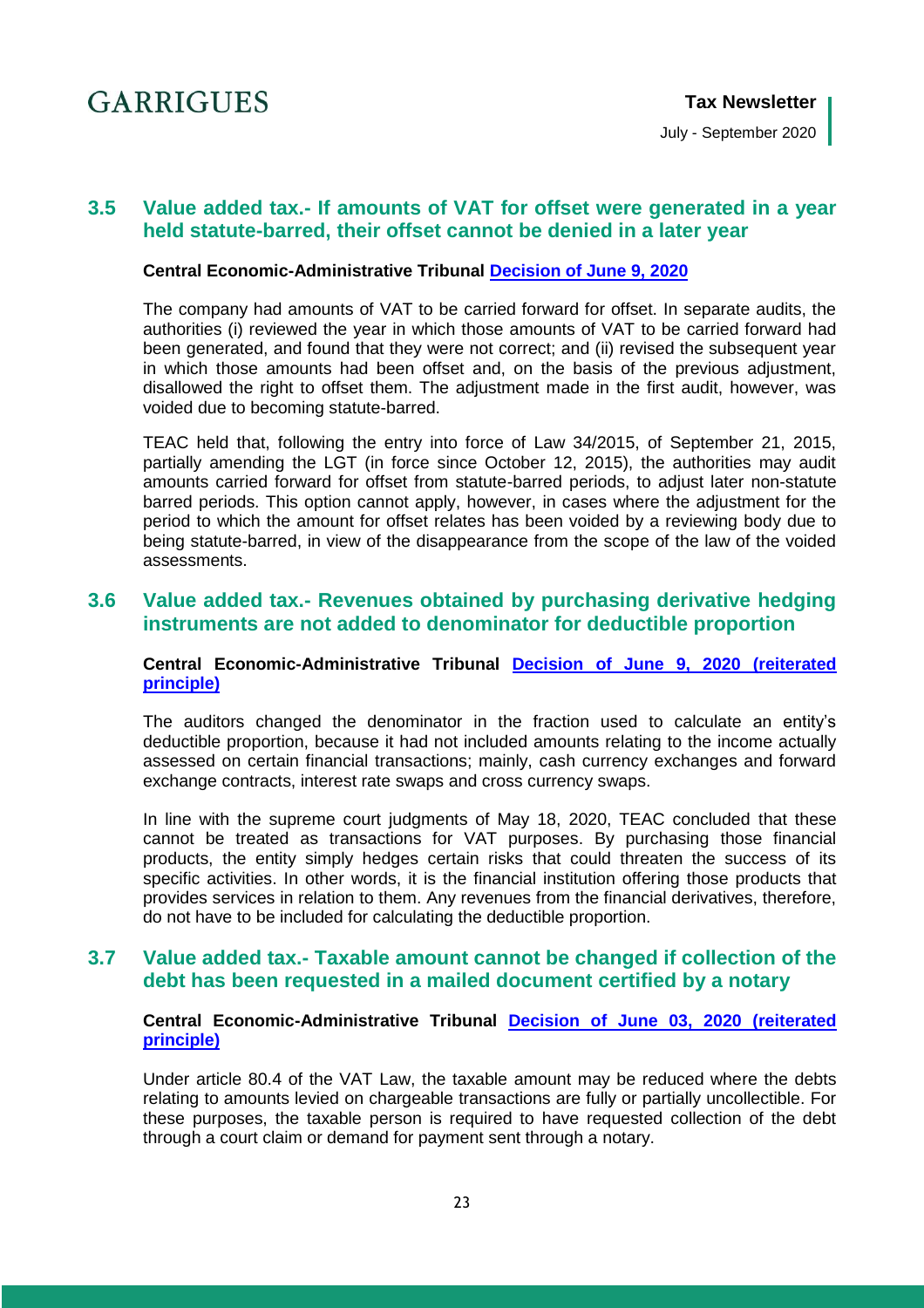

In the case examined by TEAC, the creditor had requested collection of the debt in a mailed document certified by a notary, so they were denied the option of changing the taxable amount. The TEAC held as follows:

- a) Mailed documents certified by a notary only evidence that the document was sent, the contents of the document and the date of delivery or sending through a technical procedure, but do not confer the right to reply on the same document.
- b) The purpose of demand for payment documents, however, is to convey information or a decision to a person, inviting the recipient of the demand to adopt a certain type of behavior. These letters are sent by appearing before a notary in the place where the notice is sent (or by mail, if there is no legal rule against it) and contain a note stating the attempt to serve the petition through a notary, the means used and its result, in addition to the recipient's reply.

The tribunal underlined also that the requirement relating to collection having to be requested through a court claim or demand for payment sent through a notary does not infringe the principle of neutrality of the tax, in that it contributes to ensuring exact receipt of VAT, to preventing fraud and to eliminating the risk of loss of tax revenue.

## <span id="page-23-0"></span>**3.8 Penalty procedure.- Penalties for not paying a personal income tax debt must be calculated by taking into account the withholding tax sought from the payer**

#### **Central Economic-Administrative Tribunal [Decision of June 11, 2020](https://serviciostelematicosext.hacienda.gob.es/TEAC/DYCTEA/criterio.aspx?id=00/05800/2017/00/0/1&q=s%3d1%26rn%3d%26ra%3d%26fd%3d11%2f06%2f2020%26fh%3d11%2f06%2f2020%26u%3d00%26n%3d%26p%3d%26c1%3d%26c2%3d%26c3%3d%26tc%3d1%26tr%3d%26tp%3d%26tf%3d%26c%3d2%26pg%3d)**

The tax authorities considered that payments made by a club to the agent of one of its players were salary income for the player himself. The assessment issued to the club required payment of the tax not withheld. These withholdings were deducted in the assessment decision issued later to the player, so the amount due on this assessment was zero. In the penalty imposed on the player, however, the base for calculating the penalty was the amount of tax due, before deducting withholding tax.

TEAC recalled that in an infringement consisting of "failing to pay", the base for calculating the penalty matches the unpaid amount on the self-assessment as the result of commission of the infringement (article 191.1 LGT). Article 8.1 of the General Regulations on the Tax Penalty Regime, however, states that, if all adjustments made by the auditors are subject to a penalty (as occurred in the disputed case), the base for calculating the penalty is equal to the amount due as a result of adjustment made.

Therefore, it rendered void the challenged penalty decision, by finding that, if the omitted withholdings are sought from the withholding agent in a earlier procedure (and, therefore, in the personal income tax audit adjustment procedure on the recipient their deduction was allowed), the base for calculating the penalty must match the amount not paid over as a result of the assessment, in other words the relevant amount after deducting the withholding tax.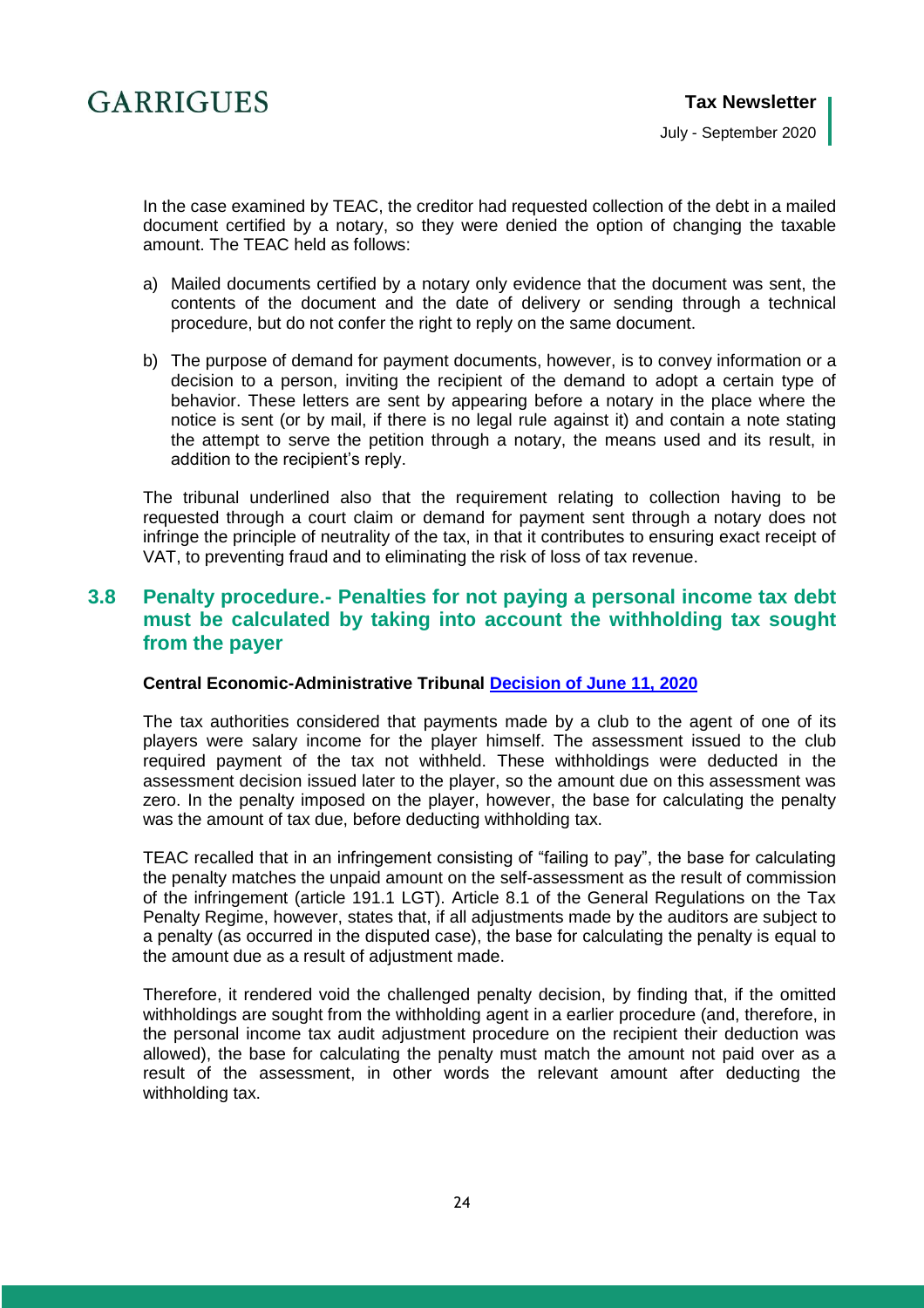## <span id="page-24-0"></span>**4. RESOLUTIONS**

## <span id="page-24-1"></span>**4.1 Corporate income tax.- Costs incurred in the buying and selling of properties as a business have to be reported when they occur, even if the revenues occur in later years**

#### **Directorate General for Taxes. Resolution [V2090-20](https://petete.tributos.hacienda.gob.es/consultas/?num_consulta=V2090-20) of June 23, 2020**

The issue concerned a company that had elected the special regime for companies engaged in property leasing, which intended to carry on a second activity of buying and selling properties. In conducting this new activity, the company incurred overheads (directors' compensation, office rental, interest on finance to buy real estate assets, etc.) and incurred expenses and steps performed to achieve sales of the assets (research and determining when and how to put the assets up for sale, marketing activities for sales, etc.). Expenses may be incurred in years before the years when the revenues occurred.

The DGT requested a report from the Spanish Accounting and Audit Institute (ICAC) on the accounting treatment of such expenses. The ICAC concluded that those expenses cannot form part of the price paid to buy the inventories or be recorded as prepaid expenses, and that they must be recognized in the income statement in the year they occur, as stated in the accrual principle. This principle must also be followed, therefore, in relation to the ability to deduct the expenses.

## <span id="page-24-2"></span>**4.2 Corporate income tax.- Preparatory activities for a real estate development activity are not treated as an economic activity**

#### **Directorate General for Taxes. Resolution [V2100-20](https://petete.tributos.hacienda.gob.es/consultas/?num_consulta=V2100-20) of June 23, 2020**

A company had transferred its investment in another company. The transferred company owns various plots of land. One of them was intended to be leased for use as a parking lot; the others, plots of non-developable land, were bought with the aim of amending the General Urban Zoning Plan for residential and commercial development. In relation to these plots, steps were taken at the council that originally approved the amendment to the urban zoning plan, although it later gave notification that it was discontinuing the amendment process. An application for judicial review was filed against the decision to discontinue. For the conduct of these activities, the company does not have an employee with an employment contract; although the transferring shareholder provides real estate management services to it, and has staff hired on a full time basis.

It was asked whether the transferred company qualifies as a holding company, for the purposes of the relief under article 21 of the Corporate Income Tax Law. The DGT concluded as follows:

a) Because the company does not have any individuals hired under employment contracts, it does not meet the requirements for considering that a property leasing economic activity is carried on in relation to the leased land.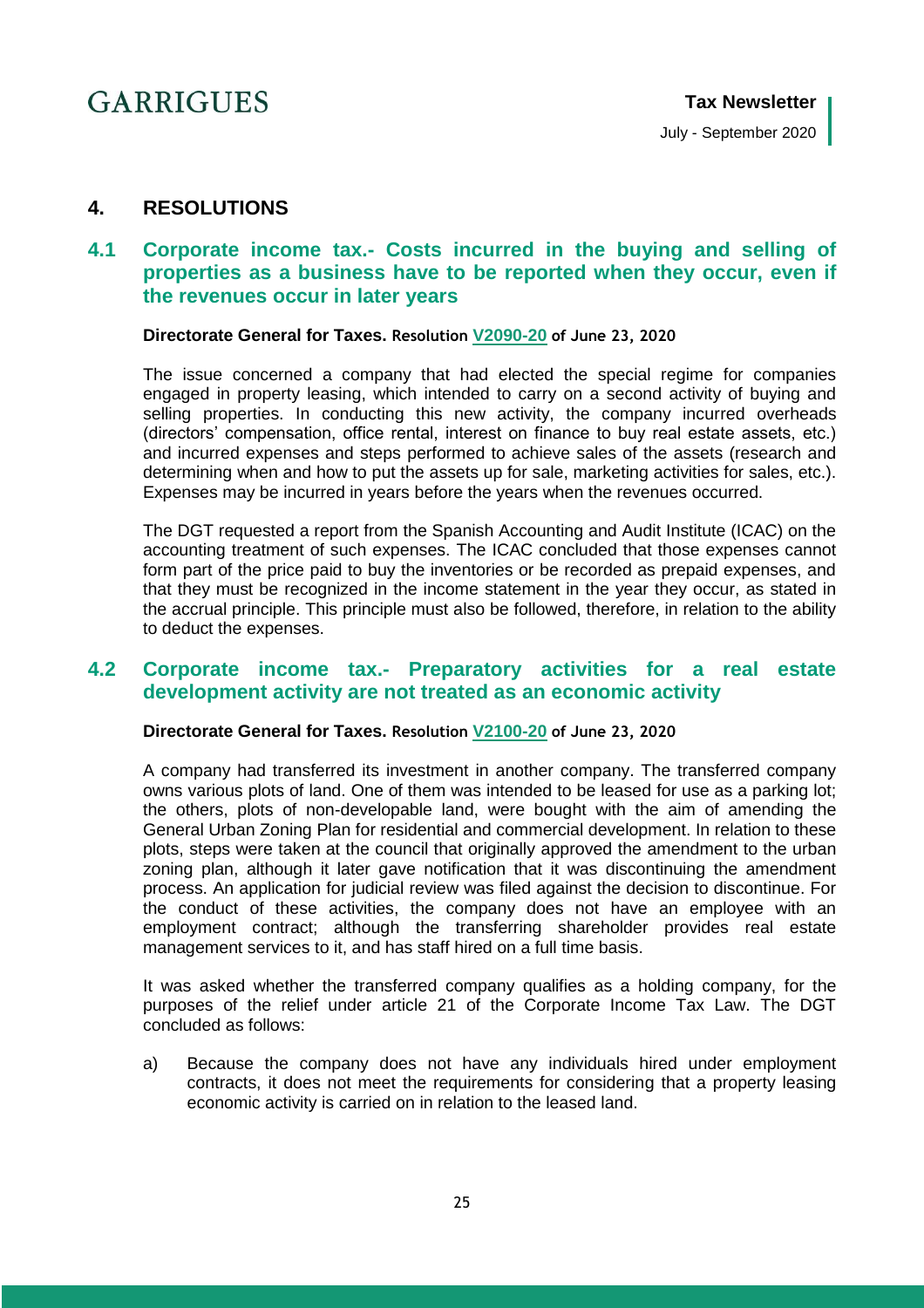b) Moreover, it has not carried on a real estate development business either because only administrative tasks have been performed (the intention or wish to conduct it does not mean that it actually started).

On that basis, it must be concluded that the company is a holding company.

## <span id="page-25-0"></span>**4.3 Corporate income tax.- A company created outside Spain whose only shareholder and director is resident in Spain may be treated as tax resident in Spain**

#### **Directorate General for Taxes. Resolution [V1964-20](https://petete.tributos.hacienda.gob.es/consultas/?num_consulta=V1964-20) of June 16, 2020**

The submitter is an individual resident in Spain who was considering setting up a company in Estonia, and would be the only shareholder and director of that company. They would continue residing in Spain and working from their home in Spain as a self-employed worker for their own company, for which they would receive monthly payments.

The DGT recalled that, even if the company is set up under Estonian law and is domiciled in that country, it could be treated as tax resident in Spain if the management and control of its activities were carried out from Spain, which could occur because its only shareholder and director resides in Spain.

If, under Estonian domestic law, the company is also treated as resident there, the tax treaty between both countries would have to be applied, which states that the competent authorities in the contracting States must make every effort to resolve the case through a mutual agreement procedure, taking into account the place of effective management, the place of formation, and that of any other relevant economic and physical factors.

## <span id="page-25-1"></span>**4.4 Corporate income tax.- There is no obligation to withhold tax on a capital increase out of reserves or additional paid-in capital**

#### **Directorate General for Taxes. Resolution [V1809-20](https://petete.tributos.hacienda.gob.es/consultas/?num_consulta=V1809-20) of June 8, 2020**

A company's shareholders' meeting resolved to increase capital (by issuing new shares), out of voluntary reserves or additional paid-in capital. The resolution took place in the context of its shareholder compensation policy, which allows shareholders to choose to receive shares issued at no charge, by selling their preemptive subscription rights at the company (at a predetermined price), or by selling those rights at the market price from time to time.

After a report was requested from the ICAC on the accounting treatment of the transaction, it concluded that the sums or assets received by the shareholders must be treated as dividends, regardless of whether they receive (i) shares issued at no charge, (ii) cash in respect of the sale of subscription rights at the company, or (iii) rights that they can transfer on the market; whether these awards are made out of reserves or additional paid-in capital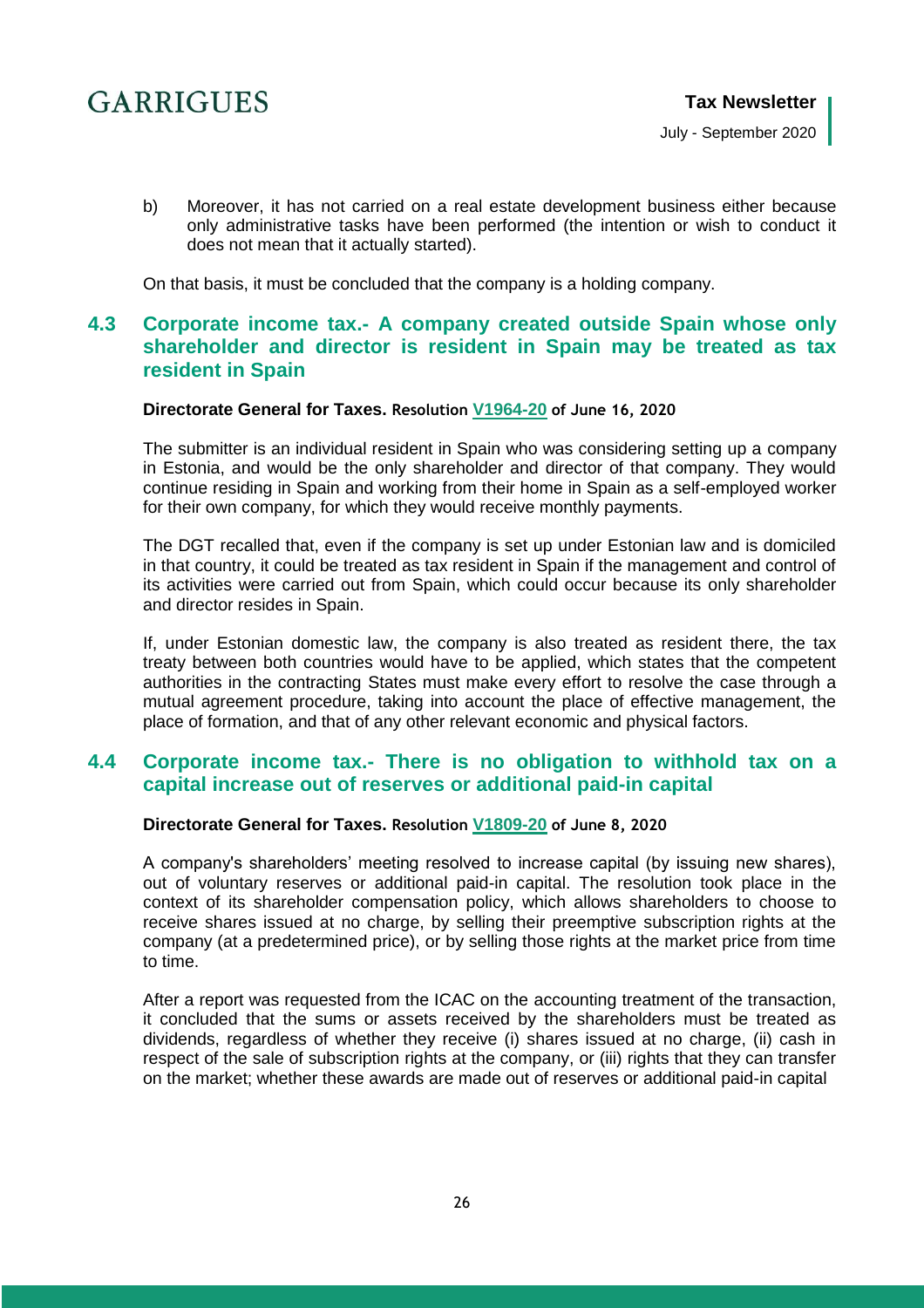The dividends may be exempt (article 21) in every case, if the relevant requirements are met. In the particular case of a payment out of additional paid-in capital, the tax value of the shareholder's interest must be reduced; the excess over that value must be included in the shareholder's tax base as a dividend, with entitlement, if applicable, to that relief.

Under the applicable legislation, none of these cases will trigger the obligation to make a withholding or advance payment of corporate income tax.

### <span id="page-26-0"></span>**4.5 Corporate income tax.- The special property leasing regime cannot be applied for properties leased to commercial companies**

#### **Directorate General for Taxes. Resolution [V1699-20](https://petete.tributos.hacienda.gob.es/consultas/?num_consulta=V1699-20) of May 29, 2020**

A company that elected the special property leasing regime plans to lease a residential property to a commercial company, which will use it for temporary accommodation for individuals (the tenant's workers) identified in the contract, and the tenant has agreed not to alter that use.

The DGT stated that leases are only allowed to benefit from this regime if their primary purpose is to satisfy the tenant's permanent accommodation needs, which does not occur where the residential properties are leased to commercial companies, even if they then supply them for use by individuals. This circumstance also affects fulfillment of the minimum three year period in which the residential properties must be leased (with a potential obligation to adjust previous years) and affects calculation of the minimum income to asset ratios.

### <span id="page-26-1"></span>**4.6 Corporate income tax.- A real estate tax expense charged by the lessor under a finance lease is not affected by the limit on deduction of finance costs**

#### **Directorate General for Taxes. Resolution [V1601-20](https://petete.tributos.hacienda.gob.es/consultas/?num_consulta=V1601-20) of May 26, 2020**

A Spanish company carries on its business activity at a building it leases from a financial institution under a real estate lease finance lease agreement. The finance lease agreement stipulates that all taxes and costs incurred in respect of the building would be at the expense of the lessee. As a result of this clause, the financial institution has been charging the lessor for real estate tax on the building, an expense that the lessee company recorded in account 6310, defined as "Other taxes".

It was asked whether that expense may be affected by the limit on the deduction of finance costs, due to the real estate tax charge being related to a debt or whether, by contrast, that limit does not apply because it is a tax charged on ownership of the building.

The DGT recalled that, in line with the resolution issued on July 16, 2012, the finance costs that must be included for calculating the limit are those in respect of the company's debts, recognized in accounts 661, 662, 664 and 665. Therefore, if the accounting rules applicable to the agreement concerned do not require the mentioned accounts to be used for their correct recognition, that agreement does not have to be taken into account for determining the net finance expense in the year affected by the limit.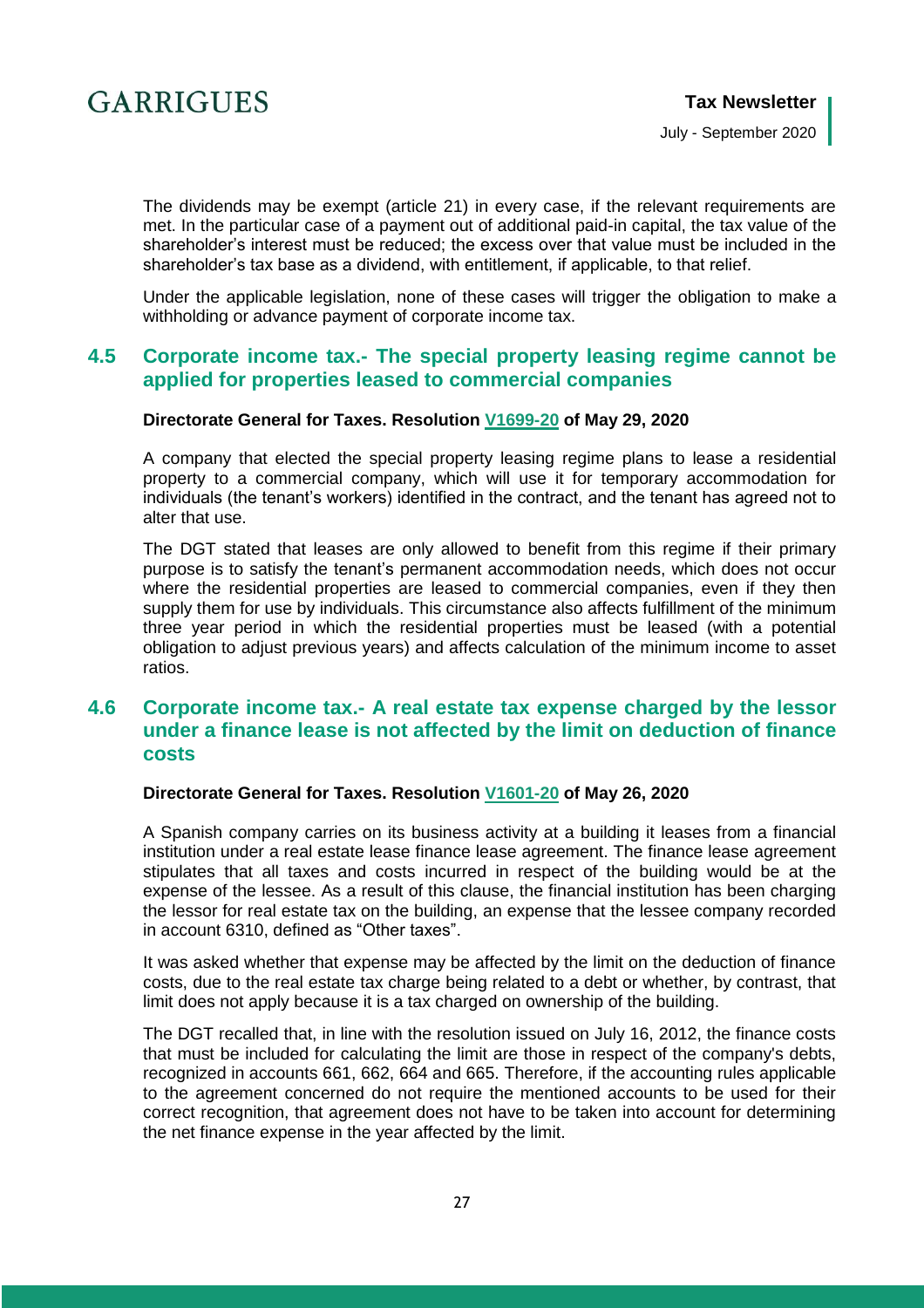## <span id="page-27-0"></span>**4.7 Corporate income tax and nonresident income tax.- Traveling and accommodation costs of a nonresident director are not subject to withholding tax and are deductible under the standard rules**

#### **Directorate General for Taxes. Resolution [V1396-20](https://petete.tributos.hacienda.gob.es/consultas/?num_consulta=V1396-20) of May 13, 2020**

The submitter pays certain traveling and accommodation expenses in relation to the activities carried out by its chief executive officer resident in Italy. These expenses are incurred to provide the officer with the funds he needs to travel to Spain and stay there temporarily, for the sole purpose of carrying out his work and performing his duties.

In relation to this case, the DGT set the following guidelines:

- a) Under the tax treaty signed with Italy, if the expenses are paid directly by the company and no private gain is obtained by the chief executive officer, it may be concluded that these payments do not determine the existence of income for the officer for nonresident income tax purposes, so the company is not required to withhold any tax on those payments.
- b) In relation to corporate income tax, the DGT mentioned the following:
	- The standard rules on the deduction of an expense (article 10.3 and article 11.3 of the law).
	- The inability to deduct gifts or gratuities and the fact of these not including compensation paid to directors for the performance of senior management functions, or other functions under an employment contract with the entity.
	- The inability to deduct expenses incurred to carry out activities that are against the law.

On the basis of that legislation, it concluded that the amounts paid by the company qualified as tax deductible expenses, provided that the statutory requirements are met in terms of their accounting treatment, occurrence, having matching revenues and expenses and being supported.

## <span id="page-27-1"></span>**4.8 Corporate income tax.- Nonmonetary contributions of ownership interests in joint-property entities may benefit from the neutrality regime**

#### **Directorate General for Taxes. Resolutions [V1326-20 of May 8, 2020](https://petete.tributos.hacienda.gob.es/consultas/?num_consulta=V1326-20) and [V1670-20 of](https://petete.tributos.hacienda.gob.es/consultas/?num_consulta=V1670-20)  [May 28, 2020\)](https://petete.tributos.hacienda.gob.es/consultas/?num_consulta=V1670-20)**

The issues analyzed in these resolutions concerned whether the neutrality regime may be applicable for the contribution (to newly created or existing entities) of ownership interests in joint-property entities engaged in property leasing.

The DGT concluded that these are special nonmonetary contributions eligible for the neutrality regime, if they are made for valid economic reasons and additionally the following requirements are met:

a) The transaction must imply the contribution of assets used for economic activities.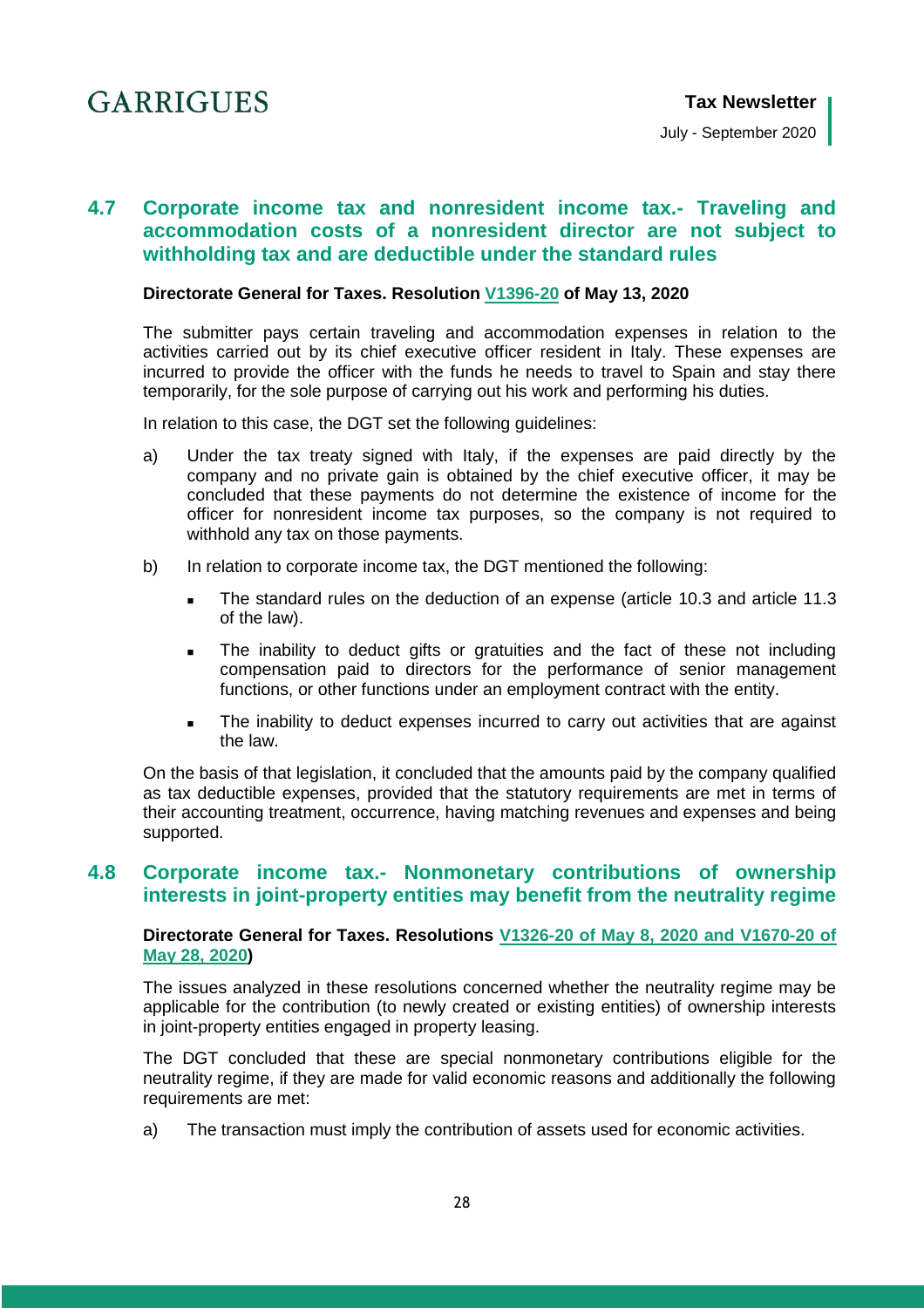- b) The joint-property entities must keep their accounts in line with the Commercial Code.
- c) The entities receiving the contributions must be resident in Spain.
- d) Following the contribution, each of the joint owners must have an interest equal at least to 5% of the capital of the beneficiary of the contribution.

## <span id="page-28-0"></span>**4.9 Corporate income tax.- Residential properties that can be used under a usufruct right or lease are not eligible for the special property leasing regime**

#### **Directorate General for Taxes. Ruling [V1354-20](https://petete.tributos.hacienda.gob.es/consultas/?num_consulta=V1354-20) of May 12, 2020**

A company that had elected the special regime for companies engaged in residential property leasing was going to acquire an undivided half of the temporary usufruct right in an apartment that was leased for a 10-year term. It was asked whether the rental income attributable to the company could benefit from the special property leasing regime.

The DGT noted that the rules governing this special regime require the residential properties to have been built, developed or acquired by the company. As a result, residential properties that are used under any other legal instrument, such as a usufruct right, temporary exploitation right, lease, etc., do not qualify for the purposes of claiming this special regime.

### <span id="page-28-1"></span>**4.10 Personal income tax.- The number of days spent in Spain during the state of emergency counts for the purpose of the 183 day limit determining tax residence**

#### **Directorate General for Taxes. Resolution [V1983-20](https://petete.tributos.hacienda.gob.es/consultas/?num_consulta=V1983-20) of June 17, 2020**

A couple who are tax resident in Lebanon arrived in Spain in January 2020 for a three month trip, but, due to the state of emergency, were unable to return to their country. They do not receive any income in Spain and ordinarily spend less than 6 months a year in Spain. It was asked whether the days spent in Spain during the state of emergency count for determining tax residence in Spain.

<span id="page-28-2"></span>As we reported in our **[alert dated July 28, 2020](https://www.garrigues.com/es_ES/noticia/covid-19-dias-estado-alarma-computaran-determinar-residencia-fiscal-espana)**, the DGT concluded that the days spent in Spain during the state of emergency count for the purpose of determining the number of days spent in Spain in 2020.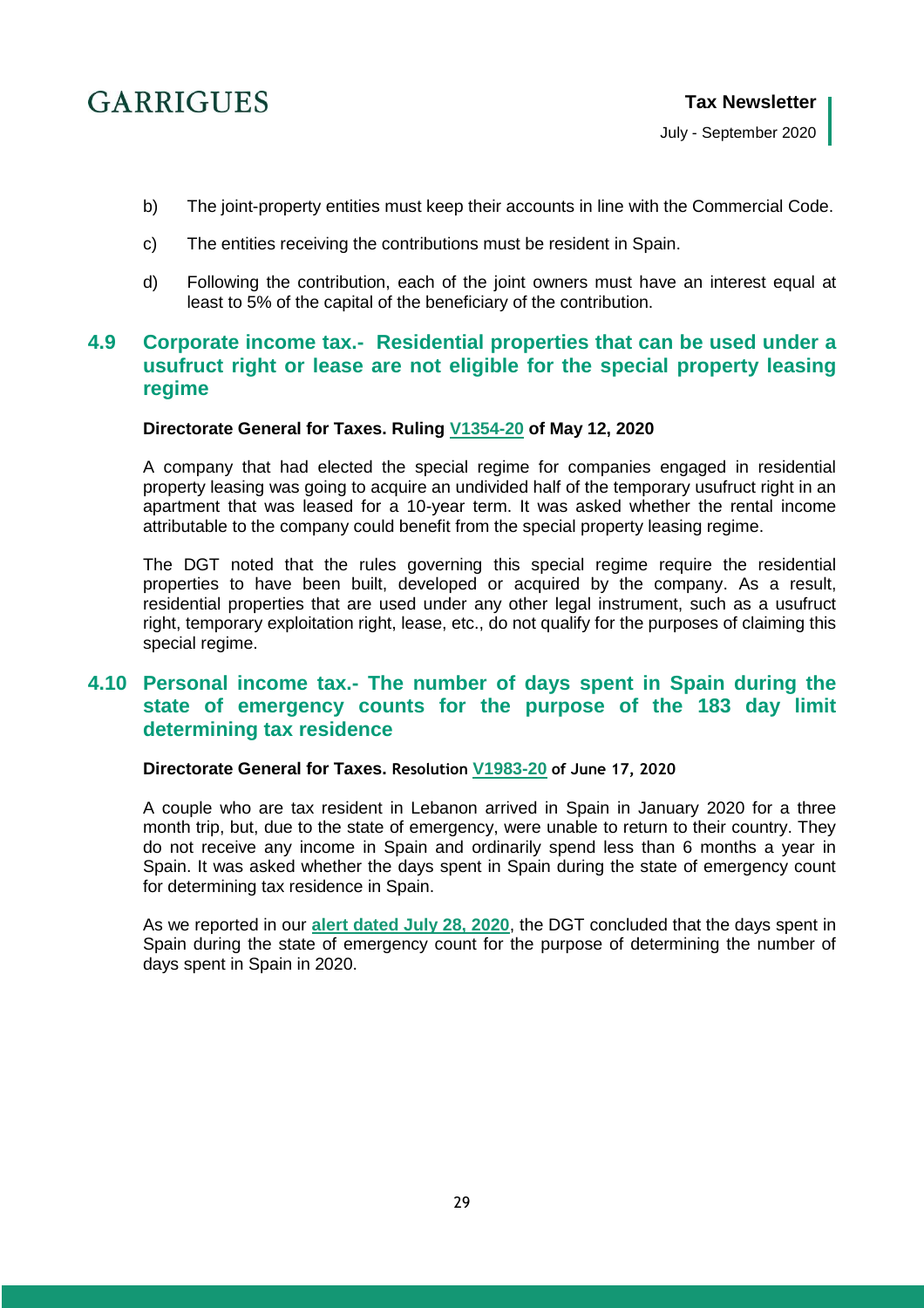July - September 2020

## **4.11 Personal income tax.- The amounts received by a director from a legal expenses policy taken out by the company are taxable as a capital gain**

#### **Directorate General for Taxes. Resolution [V1936-20](https://petete.tributos.hacienda.gob.es/consultas/?num_consulta=V1936-20) of June 15, 2020**

The submitter is a director of a company that has taken out a legal expenses policy for its directors. As a result of a legal proceeding brought against the directors, the insurance company refunded the incurred legal expenses to the submitter.

According to the DGT, this refund qualifies as a capital gain which, due to not coming from a transfer, is included as a general taxable income. This gain cannot be reduced by the amount of legal expenses, because the legislation only allows to be treated as such those resulting directly from lawsuits arising in the taxpayer's relationship with the person receiving their salary income (within a limit of €300 a year).

If, under the policy, the requesting party is held liable and has to refund to the insurance company any amounts already received, they may request correction of their tax return to remove that capital gain.

### <span id="page-29-0"></span>**4.12 Personal income tax.- The existence of a short period of unemployment does not prevent the ability to apply the inbound expatriates regime**

#### **Directorate General for Taxes. Resolution [V1482-20](https://petete.tributos.hacienda.gob.es/consultas/?num_consulta=V1482-20) of May 20, 2020**

The submitter gave notification of their election of the special regime for workers sent to Spain for the 2016-2021 period. On November 6, 2019 the worker voluntarily resigned from his employment relationship. At that time he was involved in negotiations with another employer, although the employer ultimately chose another candidate. On December 12, 2019, the submitter registered as an unemployed worker with the State Public Employment Service. He has now been in a new job since March 3, 2020.

The DGT concluded that the described circumstances do not result in his exclusion from the special expatriates regime, in that his resignation from his employment relationship took place for the purpose of commencing a new employment relationship with another employer, even though that relationship did not finally occur, which meant that the taxpayer was unemployed for the described period.

## <span id="page-29-1"></span>**4.13 Nonresident income tax.- A French entity owning a property in Spain used by its partners is taxable in Spain**

#### **Directorate General for Taxes. Resolution [V1888-20](https://petete.tributos.hacienda.gob.es/consultas/?num_consulta=V1888-20) of June 10, 2020**

A French partnership-type entity whose partners and directors acting severally are two individuals who are also French resident purchased a property in Spain, as an investment in real estate for its future sale. Until the sale takes place, the partners intend to spend around one month at the house in one continuous period or several intermittent periods.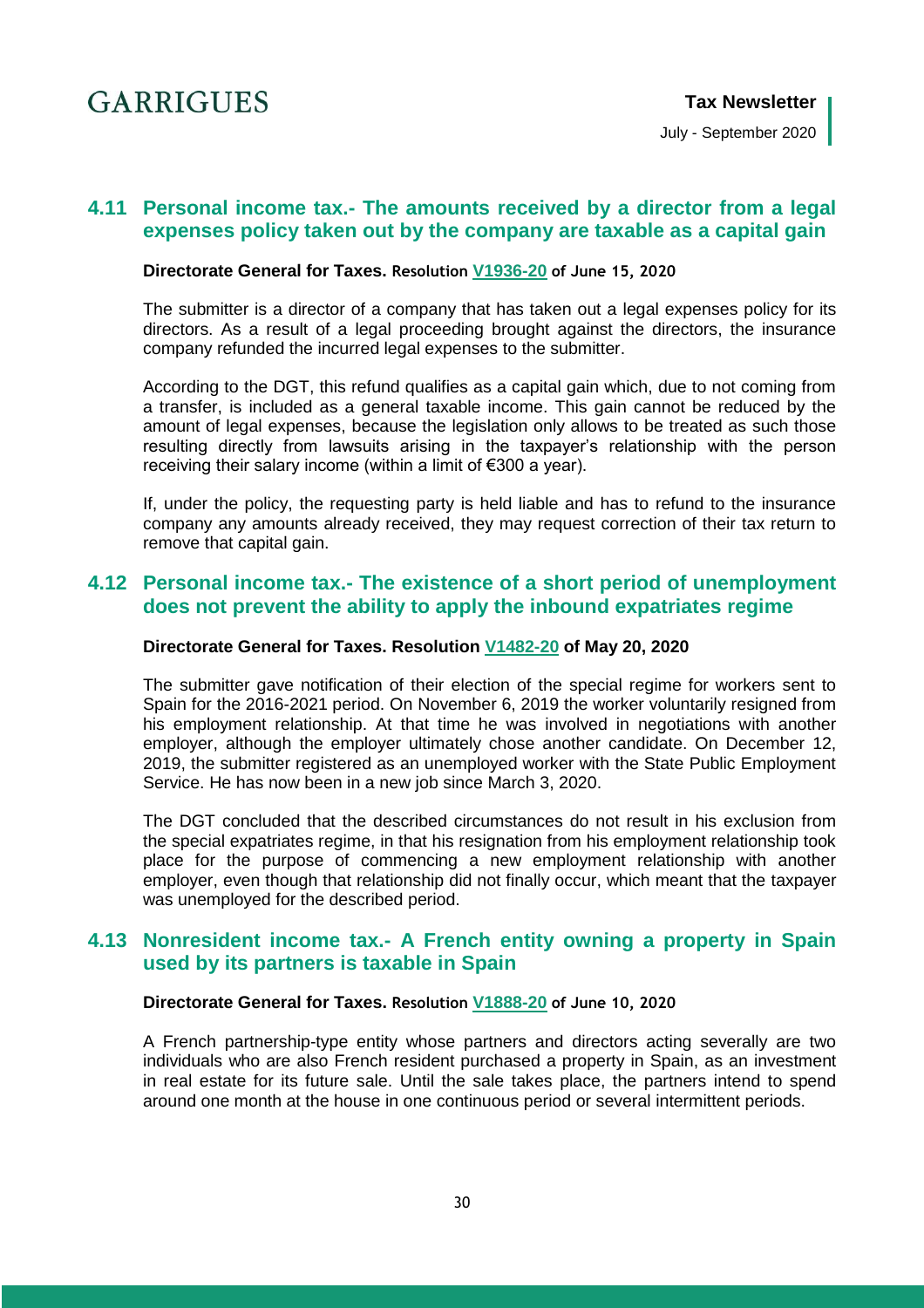

Under the assumption that a partnership-type entity has its own legal personality and is not subject to the legal regime for partnerships, but has elected to be taxed as a taxable person for French corporate income tax purposes; and in light of the nonresident income tax law and the tax treaty between France and Spain, the DGT stated as follows:

- a) Until the sale of the property takes place, the company will not have to appoint a representative in Spain because it is not engaged in any activity there.
- b) The permission to use the property given by the company to its partners is presumed to be in exchange for payment. The presumed income must be valued at its market value because the permission to use it is arranged between related parties; and may be taxed in Spain.
- c) In the hands of the owners, the right to use the properties must be treated as a dividend or as directors' compensation, according to whether they use the property as owners or directors, respectively. Otherwise, it must be classed in the "other income" category. In the three cases, France is the only country with the power to tax that income, because both the company and the owners reside in France.

### <span id="page-30-0"></span>**4.14 Municipal capital gain.- Irrevocable gifts with effects that are postponed until the giver's death may benefit from the reductions allowed for inheritance**

#### **Directorate General for Taxes. Ruling [V1356-20](https://petete.tributos.hacienda.gob.es/consultas/?num_consulta=V1356-20) of May 12, 2020**

The legislation governing the tax on increase in urban land value allows local councils to approve a reduction of up to 95% to the gross tax payable on transfers of land upon death to descendants, adopted offspring, spouses, ascendants and adopting parents.

In this resolution, the DGT accepted the option to claim this reduction in the case of an irrevocable gift taking effect on the date of the giver's death; as long as the tax rules governing the tax allow this reduction on the date the giver's death occurs and all the other requirements laid down in those rules are also met

## <span id="page-30-1"></span>**5. LEGISLATION**

## <span id="page-30-2"></span>**5.1 Zero rated VAT and IGIC has been extended until October 31, 2020 for domestic supplies, imports and intra-Community acquisitions of certain healthcare materials, other tax measures were adopted and these measures were later repealed**

Royal Decree-Law 27/2020, of August 4, 2020, and Decree Law 13/2020, of July 30, 2020, extended until October 31, 2020 zero rated VAT and IGIC on supplies, imports and intra-Community acquisitions (as applicable) of certain healthcare materials (see our alerts dated **[August 5, 2020](https://www.garrigues.com/es_ES/noticia/extiende-31-octubre-2020-tipo-cero-iva-entregas-interiores-importaciones-adquisiciones)** and **[July 31, 2020](https://www.garrigues.com/es_ES/noticia/covid-19-canarias-prorroga-31-octubre-tipo-cero-igic-importacion-entrega-equipos-material)**).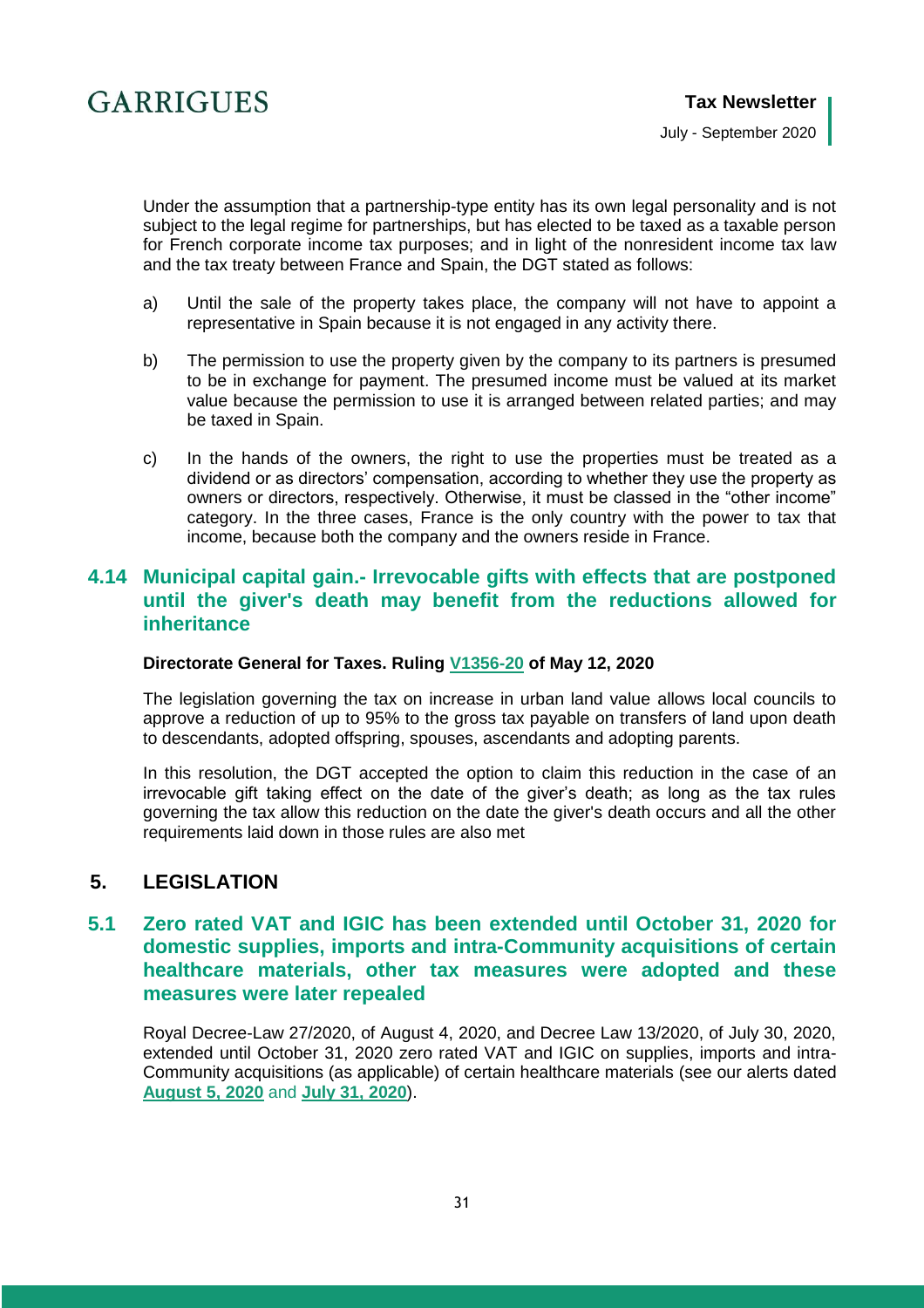

July - September 2020

Moreover, Royal Decree-Law 27/2020 allowed a specific tax regime for the final of the UEFA Women's Champions League 2020 and stamp tax relief for deeds formalizing moratoriums for loan and mortgage payments and for leases, loans, finance leases and operating leases not secured by a mortgage that occur under the provisions on mortgage moratoriums for the tourism industry (Royal Decree-Law 25/2020, of July 3, 2020) and for the industry for public transport of goods and discretionary transport of passengers by bus (Royal Decree-Law 26/2020, of July 7, 2020).

This Royal Decree-Law was repealed by a repeal decision published on September 11, 2020, so for the time being those tax measures must be considered to be repealed.

However, the measures relating to VAT and to the final of the UEFA Women's Champions League 2020 were reintroduced by Royal Decree-Law 28/2020, of September 22, 2020 (**[alert](https://www.garrigues.com/es_ES/noticia/covid-19-extiende-nuevo-31-octubre-2020-tipo-cero-iva-transacciones-determinado-material)**).

Lastly, the stamp tax relief mentioned above was reintroduced by Royal Decree-Law 30/2020, of September 29, 2020 (**[alert](https://www.garrigues.com/es_ES/noticia/covid-19-introduce-nuevo-exencion-ajd-moratorias-hipotecarias-sector-turistico-transporte)**).

### <span id="page-31-0"></span>**5.2 Amendments introduced to the collection management cooperation service provided by credit institutions**

The August 12, 2020 edition of the Official State Gazette published Order HAC/785/2020, of July 21, 2020 introducing various amendments in relation to collection management.

These include certain cases in which cooperating institutions will not be able to reverse or correct revenues collected earlier through them. This measure is designed to avoid cases where taxpayers (by simply showing a receipt for payment supplied by a cooperating institution and before the payment has been recognized on the tax databases) request certain types of actions by the central government tax authorities (return of guarantees, lifting of attachments, issuance of certificates of payment or of being up to date with tax obligations, etc.) that require the prior payment of tax.

Moreover, so that within the scope of AEAT (Spanish tax agency) debts may be paid by transfer, the essential conditions for this have been specified.

### <span id="page-31-1"></span>**5.3 Economic reactivation measures are approved in the fields of transport and housing to confront the impact of COVID-19**

The July 8, 2020 edition of the Official State Gazette published Royal Decree-Law 26/2020, of July 7, 2020 on economic reactivation measures to confront the impact of COVID-19 in the fields of transport and housing.

Tax measures:

a) The Corporate Income Tax Law has been amended in relation to the tax regime allowed for **port authorities**, which cease to be partially exempt from the tax, to comply with Commission Decision of January 8, 2019 (C (2018) 8676 final). Additionally a new tax credit has been created for investments made by port authorities (article 38 bis) and it has been stipulated that the depreciation expense for assets eligible for this credit is not deductible.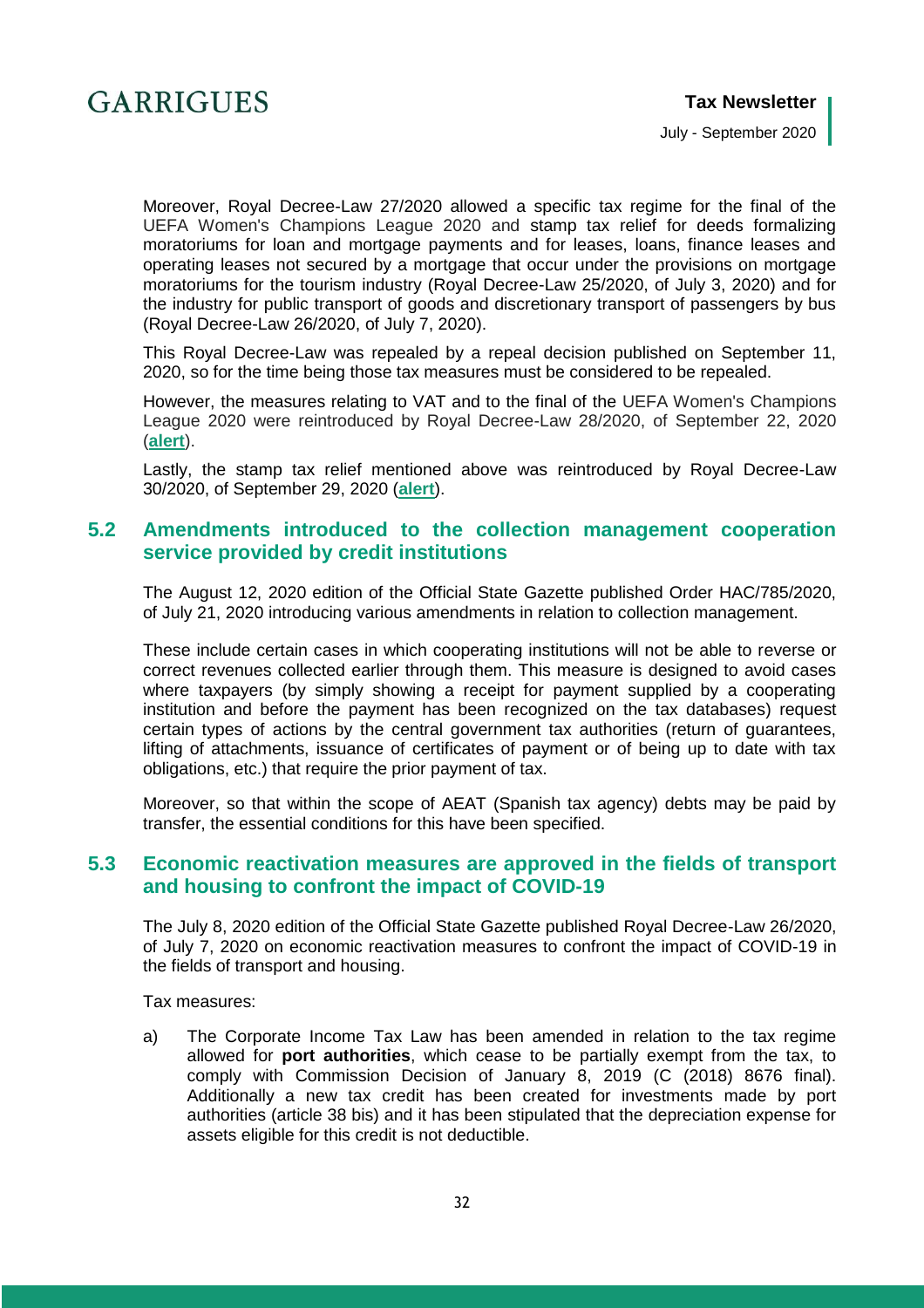b) Moreover, in relation to the shipping industry, the measures originally set out in article 16 to article 20 of Royal Decree-Law 15/2020, of April 21, 2020, on additional urgent measures to support the economy and employment (**[see our alert](https://www.garrigues.com/en_GB/new/covid-19-these-are-additional-urgent-measures-introduced-royal-decree-law-152020-support-economy)**) have been amended to give organizations managing ports or the competent authorities flexibility for the collection of infrastructure fees in the context of the COVID-19 outbreak.

Specifically, exceptional measures have been adopted in relation to the occupancy fee, the activity fee and the ship fee, together with the deferral of tax debts in port contexts.

c) The Formula 1 Spanish Gran Prix has been declared an event of exceptional public interest for the purpose of article 27 of Law 49/2002, of December 23, 2002, on the tax regime of non-profit entities and on tax incentives for patronage. The program starts on January 1, 2020 and ends on December 31, 2023.

### <span id="page-32-0"></span>**5.4 Stamp tax relief introduced for moratoriums on mortgage payments for buildings used for tourism activities**

The July 6, 2020 edition of the Official State Gazette published Royal Decree-Law 25/2020, of July 3, 2020 on urgent measures to support economic reactivation and employment which includes the introduction of a moratorium on mortgage payments for buildings used for tourism activities.

This measure was accompanied by stamp tax relief for the deeds formalizing those moratoriums.

For further information see our **[alert dated July 6, 2020](https://www.garrigues.com/es_ES/noticia/covid-19-moratorias-prestamos-hipotecarios-inmuebles-afectos-actividades-turisticas-estaran)** providing a summary of this legislation.

## <span id="page-32-1"></span>**5.5 The Protocol amending the tax treaty signed by Spain and India has been approved**

The July 9, 2020 edition of the Official State Gazette published the Protocol between the Kingdom of Spain and the Republic of India, signed at New Delhi on October 26, 2012, to amend the Convention and Protocol between the Republic of lndia and the Kingdom of Spain for the Avoidance of Double Taxation and the Prevention of Fiscal Evasion with respect to Taxes on lncome and on Capital, signed at New Delhi on February 8, 1993; which entered into force with effect from December 29 2014.

Among other amendments nonresident income tax is included in Spain for the purposes of applying the treaty, the exchange of information regime is amended in line with the OECD Model Convention; and an article 28.A is introduced on "assistance in the collection of taxes" and an article 28.B on "Limitation of benefit".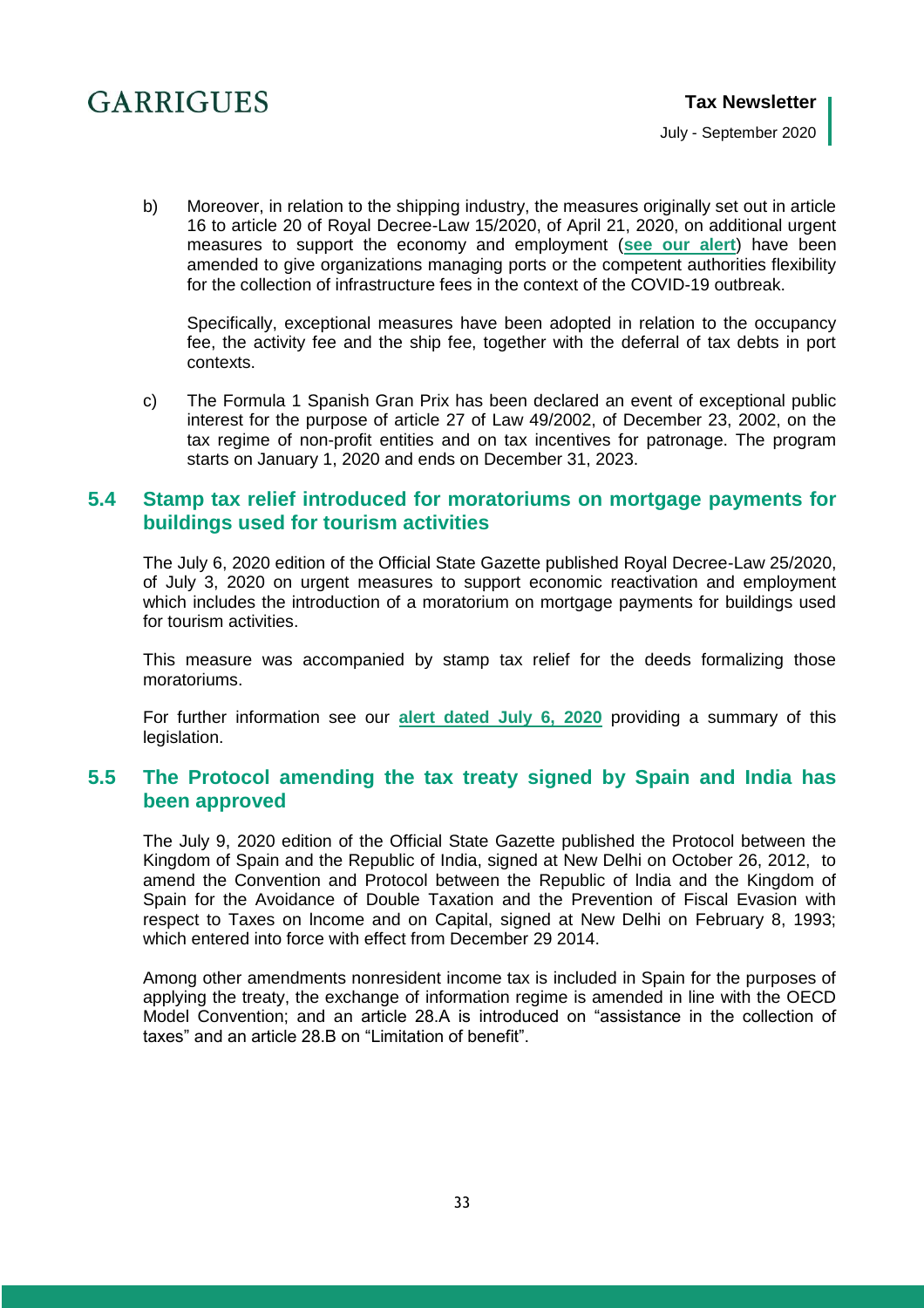July - September 2020

## <span id="page-33-0"></span>**5.6 Phone helpline launched using the cl@ve PIN system for carrying out certain formalities and steps with AEAT**

The July 7, 2020 edition of the Official State Gazette published the Decision of July 1, 2020, by AEAT's Collection Department, bringing into operation the phone helpline, on the nonadvanced signature channel with a PIN number in an earlier registration (cl@ve PIN), for the formalities and steps included in the annex to the decision, which has been given the name REC@T (after the Spanish acronym).

The formalities able to be carried out using this system relate basically to attachments of assets and income, to deferred and split payments of debts, to offsets of debts by decision of the authorities or at the taxpayer's request, and to tax payments out of bank accounts.

This decree is applicable to formalities carried out on or after July 8, 2020.

## <span id="page-33-1"></span>**5.7 Publication of the annual equivalent rate for third calendar quarter of 2020, for the purpose of characterizing certain financial assets for tax purposes**

The June 29, 2020 edition of the Official State Gazette (BOE) published the decision of June 25, 2020, by the Office of the General Secretary for the Treasury and International Finance, which, as is now the custom, sets out the reference rates that will apply for the calculation of the annual effective interest rate for the purposes of characterizing certain financial assets for tax purposes, this time for the third calendar quarter of 2020. The rates are as follows:

- Financial assets with terms of four years or less: -0.194 percent.
- Assets with terms between four and seven years: -0.060 percent.
- Assets with ten-year terms: 0.422 percent.
- Assets with fifteen-year terms: 0.756 percent.
- Assets with thirty-year terms: 1.338 percent.

In all other cases, the reference rate for the period closest to the period when the issuance is made will be applicable.